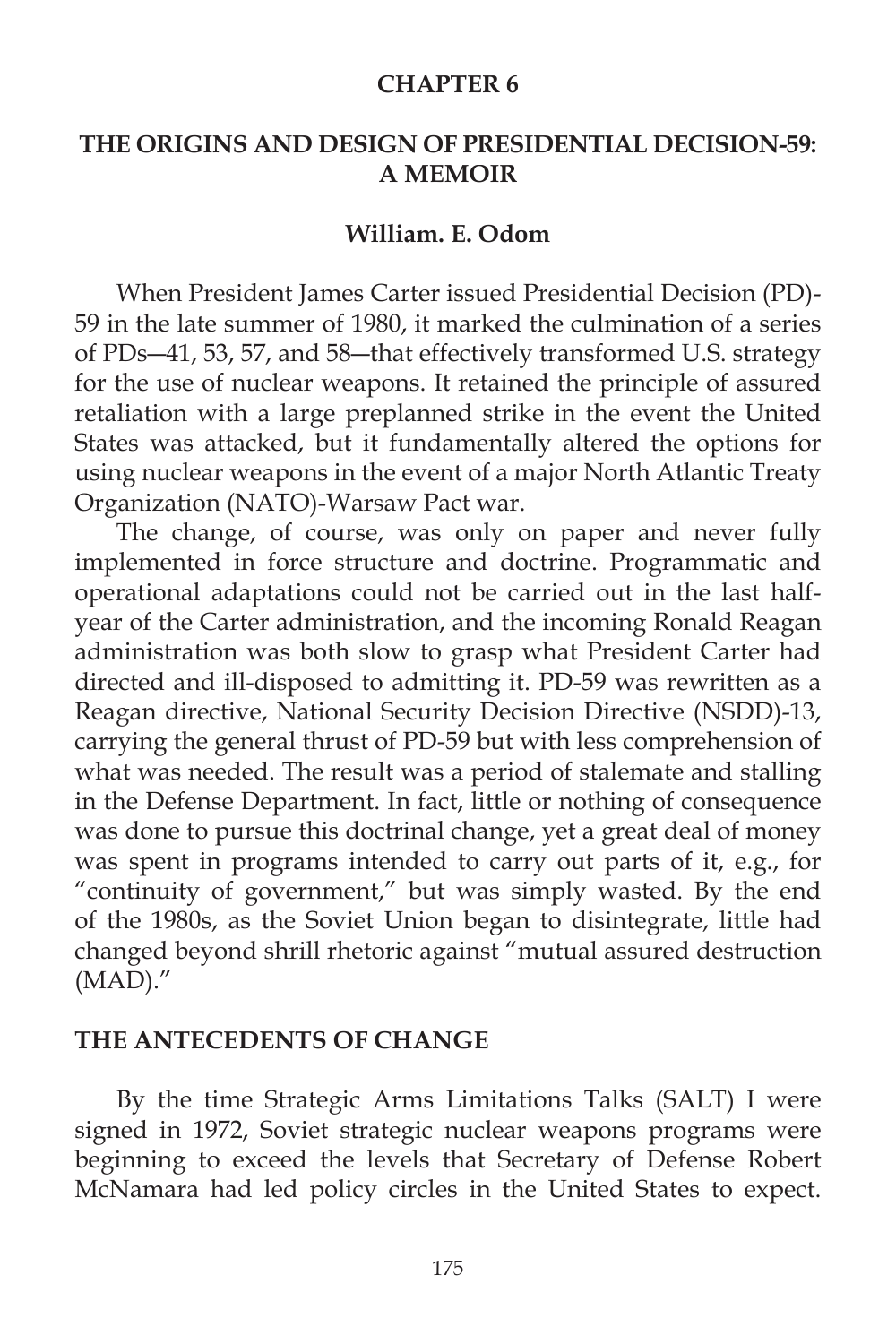Introducing the concept of "assured destruction" as a metric for deciding how much U.S. nuclear capability should be maintained, he capped U.S. forces programs, declaring that preplanned nuclear targeting with the forces on hand effectively made the Soviet Union no longer a functioning political or military entity, and rendered it unable to continue a war in Europe or the Far East. Percentages of roughly classified target sets, e.g., command and control, war supporting industries, and population, were the measures for achieving "assured destruction."

 This metric soon became a dogma: MAD, i.e., "mutual assured destruction." Most U.S. officials believed that no defense against such an attack was possible. Thus, U.S. strategic defense programs, such as civil defense and antiballistic missiles, made no sense and should be discontinued. Most of the tactical nuclear forces deployed in Europe and the Far East in the 1950s for battlefield use were slowly decreased and withdrawn during the 1960s and 1970s. No country, insisted McNamara and a growing chorus of lay strategists, could escape the logic of this proposition. The Soviet Union inevitably would recognize it and see the pointlessness of building everlarger nuclear forces, not just for strategic operations but also for tactical and theater operations. Even before SALT I was signed, however, U.S. intelligence assessments recognized that Soviet nuclear weapons programs were not stopping at levels required for "assured destruction" of the United States. As a result, at least two problems arose in the minds of U.S. defense officials. First, in the event of another crisis like the one over Soviet missiles in Cuba in 1962, would an American president feel sufficient confidence to try to compel a Soviet leader to retreat? Would he be credible if he threatened to initiate a large preplanned nuclear attack on the Soviet Union, knowing that a large Soviet retaliation was inevitable? Second, was the U.S. commitment of a nuclear umbrella for Europe still credible? That is, was the United States willing to respond to a Soviet conventional attack on Western Europe with nuclear weapons if NATO conventional forces were unable to stop it? Some leaders in Europe expressed doubts.

 Secretary of Defense James Schlesinger tried to adjust U.S. weapons employment doctrine to deal with the growing Soviet forces. In addition to the large preplanned option, known as the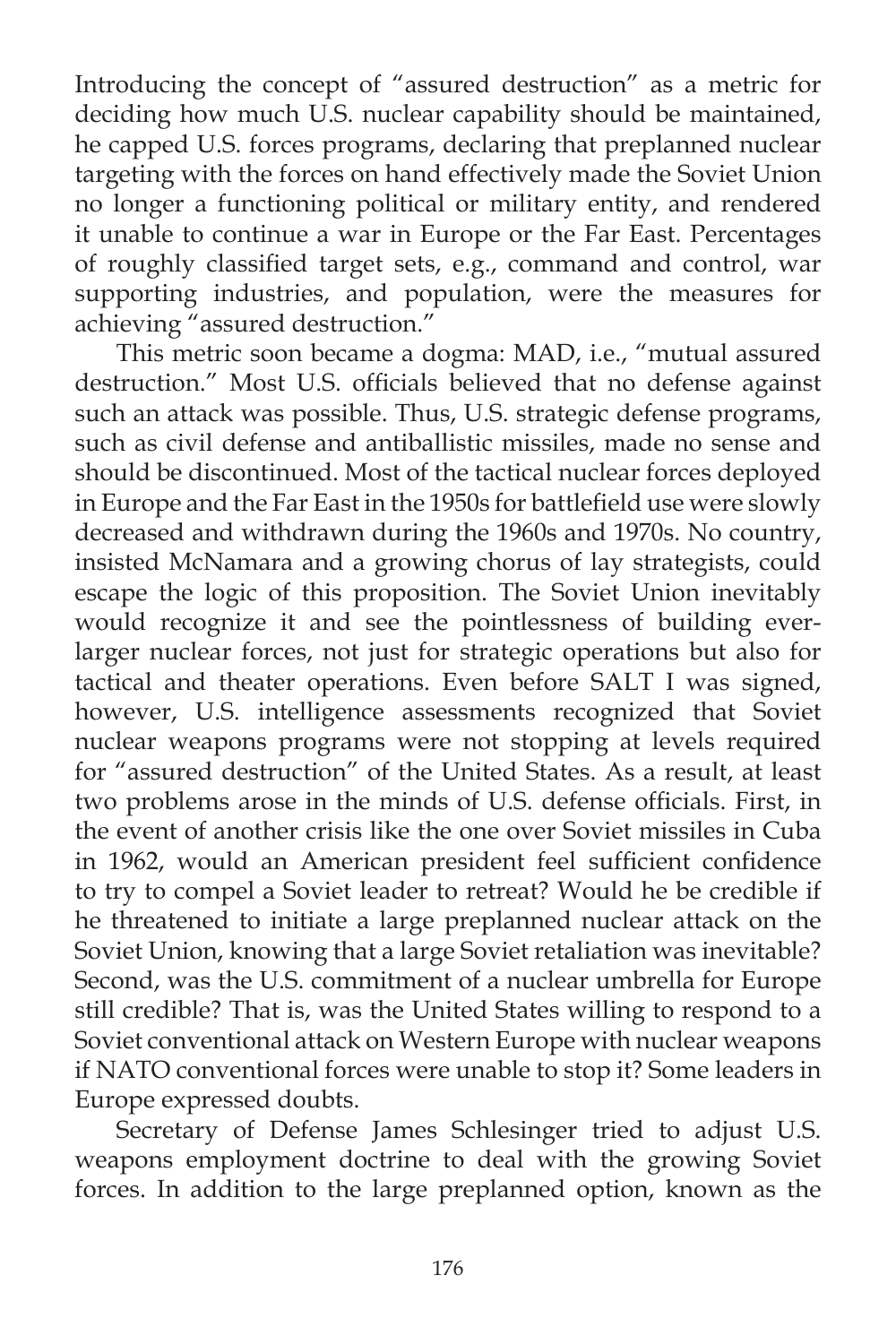Single Integrated Operations Plan (SIOP), which could be delivered as one huge strike in about 6 hours time (30 minutes for intercontinental ballistic missiles (ICBMs) and sea launched ballistic missiles (SLBMs) but longer for strategic bombers), he called for "Limited Nuclear Options" (LNOs). That was the substance of National Security Decision Memorandum (NSDM)-242, issued in 1974. These much smaller strikes were supposed to be more "credible," reassuring the NATO allies that the United States would not flinch from nuclear weapons first-use in the face of a defeat in a ground war in Europe. And they presumably would shore up the president's courage in any future variant of the Cuban missile crisis.

 NSDM-242 also called for "Regional Nuclear Options" (RNOs). They were meant to support regional military operations in the event of war. Leon Sloss, who helped prepare NSDM-242, has said RNOs were not meant to address a different problem: the use of nuclear weapons in support of the two military theaters where U.S. forces were deployed, Europe and Northeast Asia. In this respect NSDM-242 anticipated PD-59, but LNOs did not. RNOs never gained the attention that LNOs did. Moreover, if RNOs for Europe had been emphasized, they would have created problems for "extended deterrence," that is, the U.S. nuclear guarantee for Europe that it would treat a Soviet attack only in Europe as if it had also been an attack on the United States. The so-called "nuclear coupling" of Europe with the United States was a sensitive matter for Europe. Issues around coupling arose during the Carter administration in connection with Soviet SS-20 forces. These were intermediate range nuclear forces that Germany in particular believed were tilting the Euro-strategic balance against NATO. In any event, RNOs were receiving even less planning attention than LNOs when I began investigating the White House procedures for nuclear weapons command and control in the spring of 1977.

 Precisely how LNOs were to work was never made clear. Judging from the rhetoric at the time, both from the Defense Department and outside analysts, LNOs were to provide the president with choices having less devastating consequences than launching the entire SIOP. By responding in a crisis with a limited nuclear strike, a very small one, it hoped that a halt could be negotiated before things escalated to the SIOP level. The rhetoric of the time was "escalation control."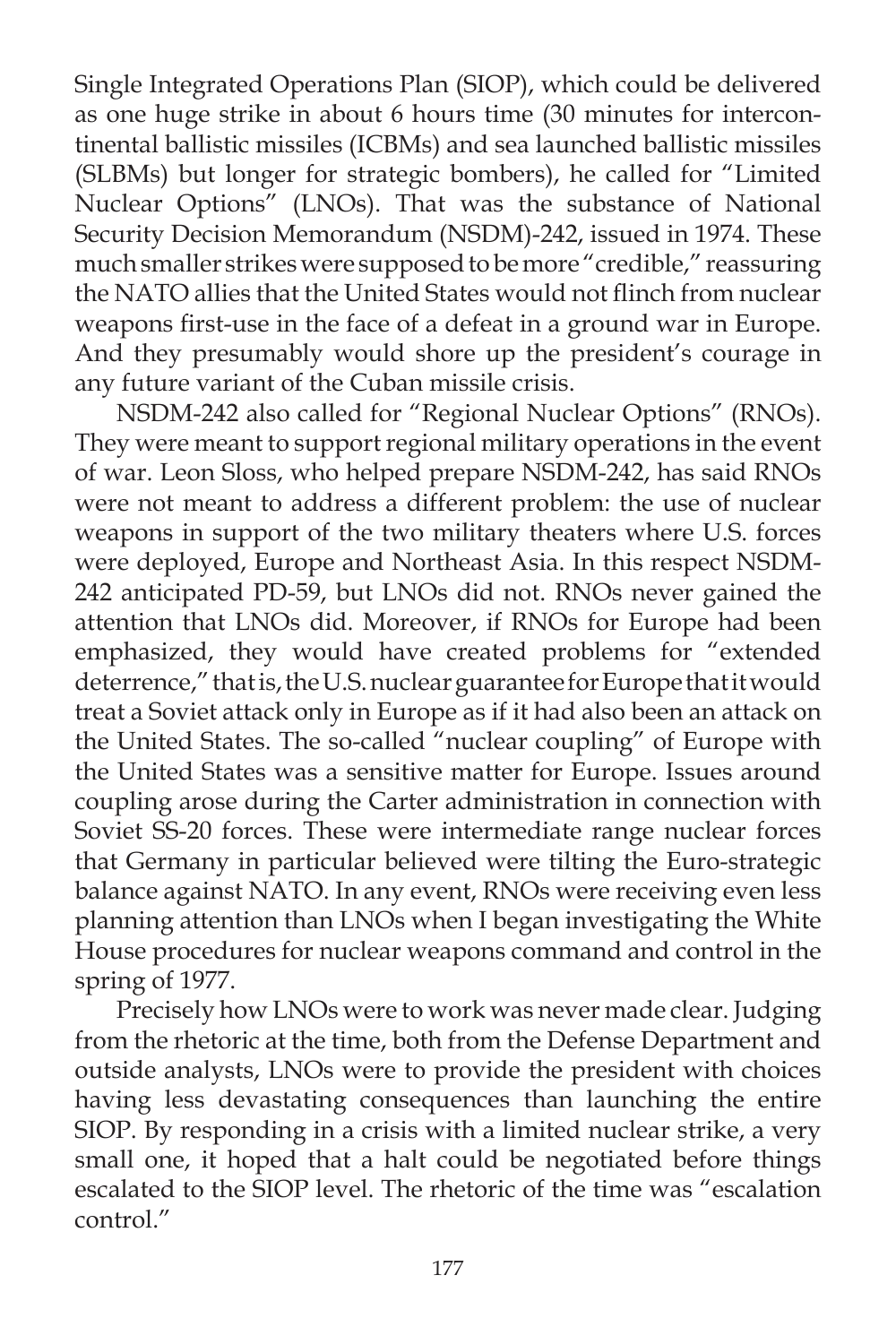With the Carter administration, Soviet nuclear weapons began to exceed U.S. capabilities in "megatonnage" of explosive power and numbers of warheads. Soviet civil defense also was expanding. Air defenses were increasing against low flying bombers and cruise missiles, and the antiballistic missile (ABM) system around Moscow was growing apace. The forecasts were grim enough to prompt Secretary of Defense Harold Brown to support three initiatives: a study of Soviet civil defense; the B-2 bomber program in place of the B-1 bomber (as a counter to the surprisingly effective Soviet low altitude air defenses); and the deployment of another U.S. ICBM, the so-called "MX." Brown came to his post an avowed proponent of the assured destruction school of strategic thought, but when he learned what Soviet force builders were actually doing and how they were conducting practice exercises, he began to rethink his assumptions.

 In late February 1977, Presidential Review Memorandum (PRM)- 10 was issued. It called for a comprehensive net assessment of how the United States was doing vis-à-vis the Soviet Union, not just in the military area but also in all categories of power and in all regions of the world. It also directed a military force structure review. Thus two studies emerged, PRM-10 Comprehensive Net Assessment (a lineal descendant of National Security Council (NSC)-68 and NSC-162) conducted by the NSC, and PRM-10 Force Posture Review conducted in the Defense Department. Based on these studies, PD-18 was approved in August 1977. It outlined a comprehensive national strategy and military capabilities required to support it. A few items, however, were left undecided for further analysis. Strategic nuclear weapons employment doctrine was one of them because there was no consensus about how to deal with the issues that prompted the NSDM-242 policy in the early 1970s. Thus, PD-18 left the big nuclear issues to be decided later. Arms control played a key role in how the issue would be decided, and how much cooperation Moscow would offer in that arena was still an open question. Also, disputes over intelligence assessments of Soviet military programs needed to be resolved before deciding whether or not to change U.S. nuclear employment doctrine.

 These are the major antecedents that led to the changes in policy that President Carter would make; however, other contributing factors also had emerged in the first year of his presidency.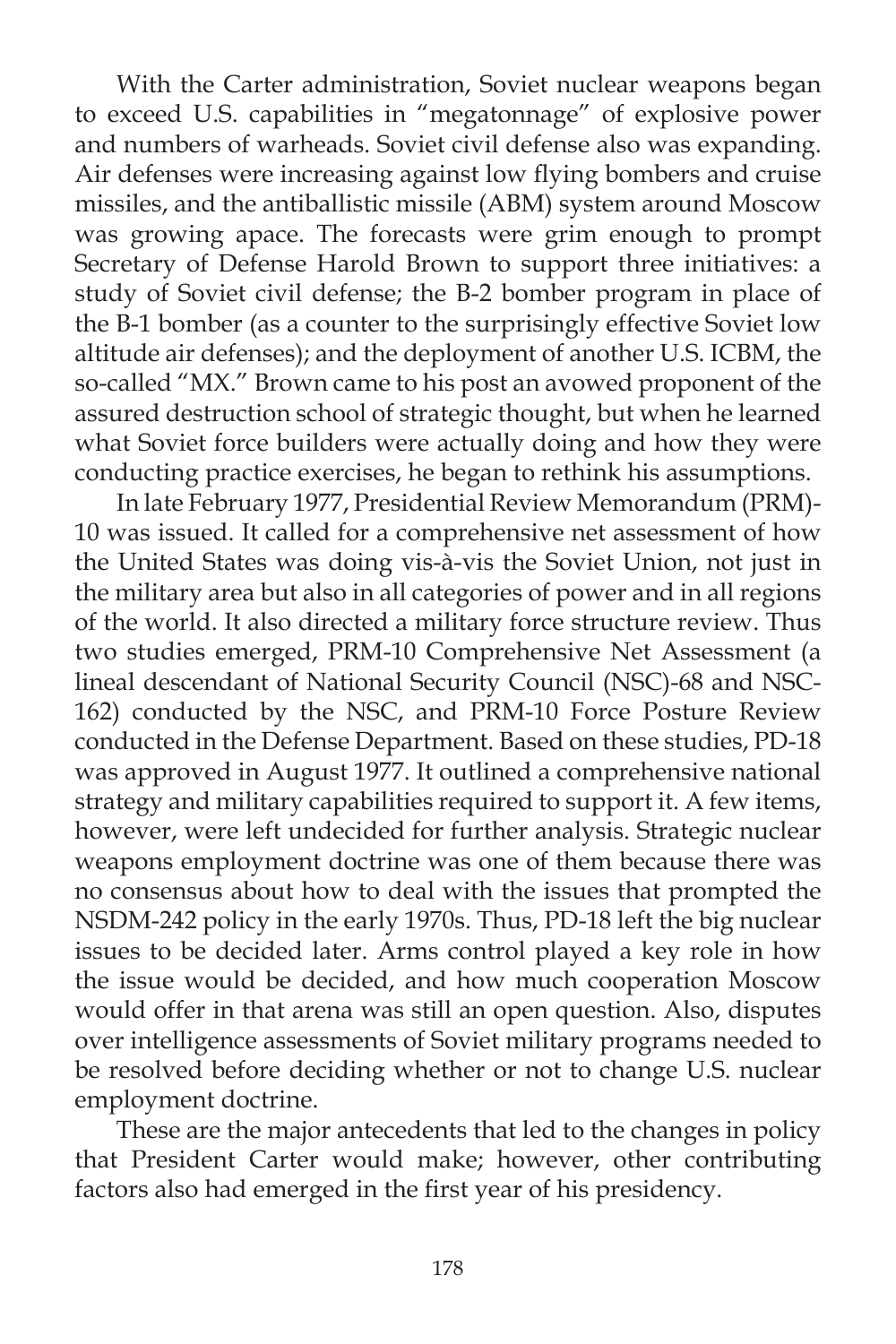### **COMMANDING AND CONTROLLING U.S. NUCLEAR FORCES: FANTASY VERSUS REALITY**

 In 1977, a number of events impacted the thinking at the White House and the NSC staff about nuclear weapons employment doctrine. The first was a test of the president's command and control system for responding to an imminent nuclear attack. The White House Military Office handles the president's physical movements and assures the availability of his "Black Book" for directing the use of nuclear weapons. In February 1977, the president's assistant for national security affairs, Dr. Zbigniew Brzezinski, tested this system one evening about 9 p.m. He called in the Director of the Military Office and told him to assume that an attack was in progress and to execute the White House Emergency Procedures (WHEP). Things did not go well. As a result, he directed me, his military assistant on the NSC staff, to review the WHEP, including the command and control links from the Pentagon to the Strategic Air Command (SAC), that controlled all of the strategic nuclear forces.

 Over the next year, I explored the system, tracking the lines of communication and control to the J-3 of the Joint Spectrum Center (JSC) Staff in the Pentagon and on to SAC in Omaha, Nebraska. This led to other issues, namely transportation and protection of the president during a nuclear attack, the survivability of the military command and control structure for all U.S. forces, not just nuclear forces, and securing the survival and continuity of U.S. Government operations on the civil front in the event of a nuclear attack. Four results from this exploration are noteworthy.

 First, the communications link to the president from the North American Air Defense Command (NORAD) and SAC was reliable. The commander of SAC expressed grave doubts that he could "get to the president in a crisis." This proved less a technical problem than an expression of his disappointment that Hugh Carter, the President's cousin, was placed in charge of the White House Military Office rather than an air force officer. The episode did, however, clear up in my mind the realities of the communications from NORAD to the J-3/JSC, SAC, and the White House. They were excellent, although not secure from foreign intelligence interception. Moreover, American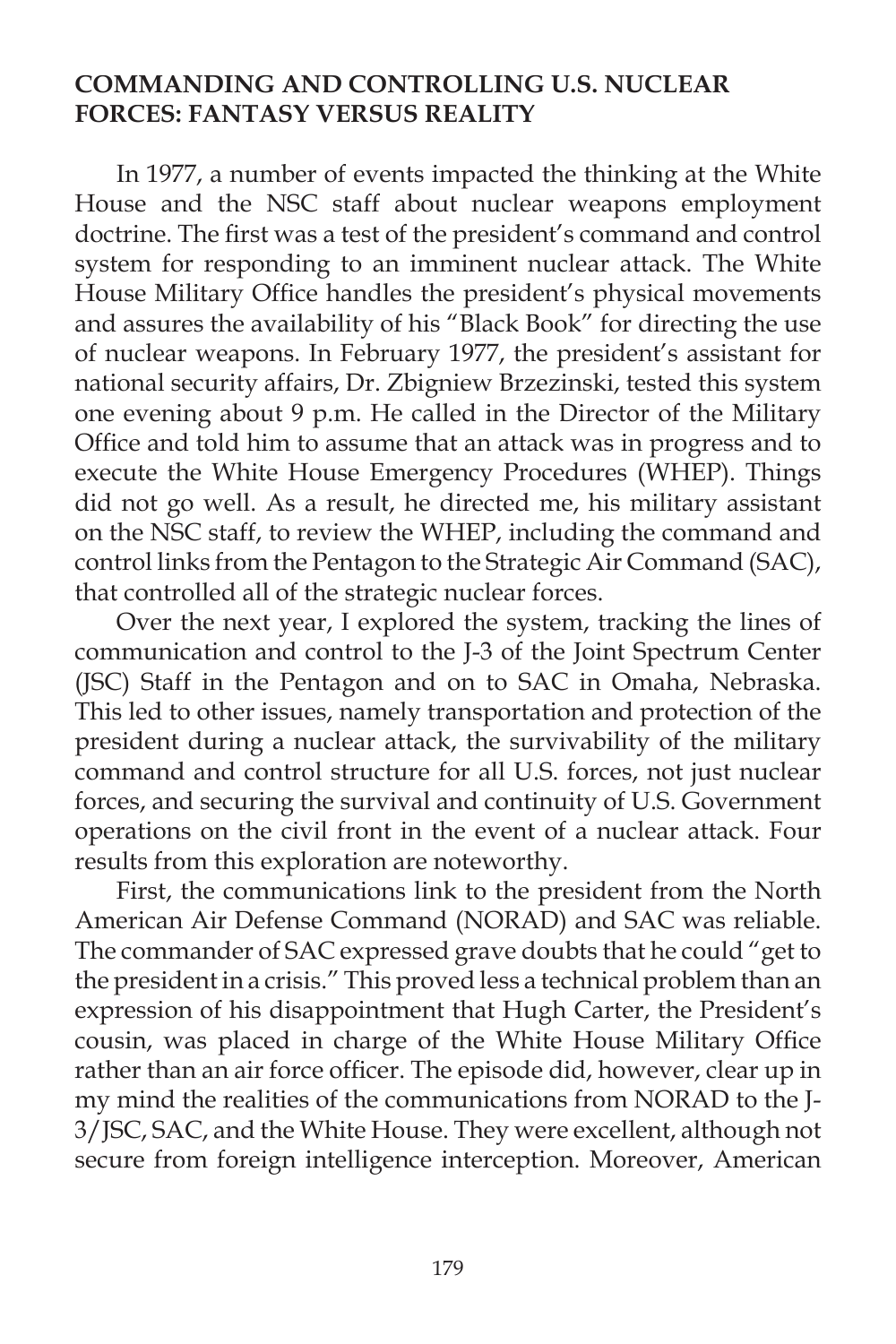Telephone and Telegraph (AT&T) provided and managed them for the Pentagon. They were only marginally under the control of the Defense Department. In the 1950s, when such communications were being arranged in anticipation of growing Soviet nuclear forces, AT&T hardened many of its switching centers, putting them in deep underground bunkers, and creating a highly redundant and, therefore robust, nation-wide telecommunications network. Neutralizing it posed a very complex and large targeting problem for an enemy.

 Second, SAC and the Air Force began expressing doubts about Carter's interest, accessibility, and willingness to address issues of nuclear weapons. Charges were made to me that SAC was being neglected. They wanted their "command and control people to fix the problems in the White House" because no one else could do it, certainly not an army officer. This prompted me to focus White House attention to SAC, which it probably did not want. Dr. Brzezinski accepted my suggestion to visit SAC and become more familiar with SAC's war plans. This allowed him to understand in much greater depth how the system worked. To be sure, he attended all of the presidential briefings on nuclear weapons control before the president assumed the office and several presented after his inauguration. Moreover, I talked to him frequently as a result of my continuing review of the system. But in light of the problems I was uncovering, a "hands on" experience was essential for him to view my memoranda as credible. At times I simply could not believe what I was being shown and told, causing me to doubt my own comprehension. It was an unnerving experience for me personally, and made me feel very diffident about my analysis and conclusions.

 In the list of questions I prepared for him to ask at SAC, the most important one was "Now that I have heard your war plan for D-Day, what is your plan for D+10, D+30, and longer?" The SAC commander and his staff had no answers. They talked about a "secure reserve force"―which did not exist―and a few other things, such as "damage assessement," but it became obvious to Brzezinski that they had no effective plans beyond executing the SIOP. Things would just cease in their world about 6 to 10 hours after they received the order to execute the SIOP. What Brzezinski reported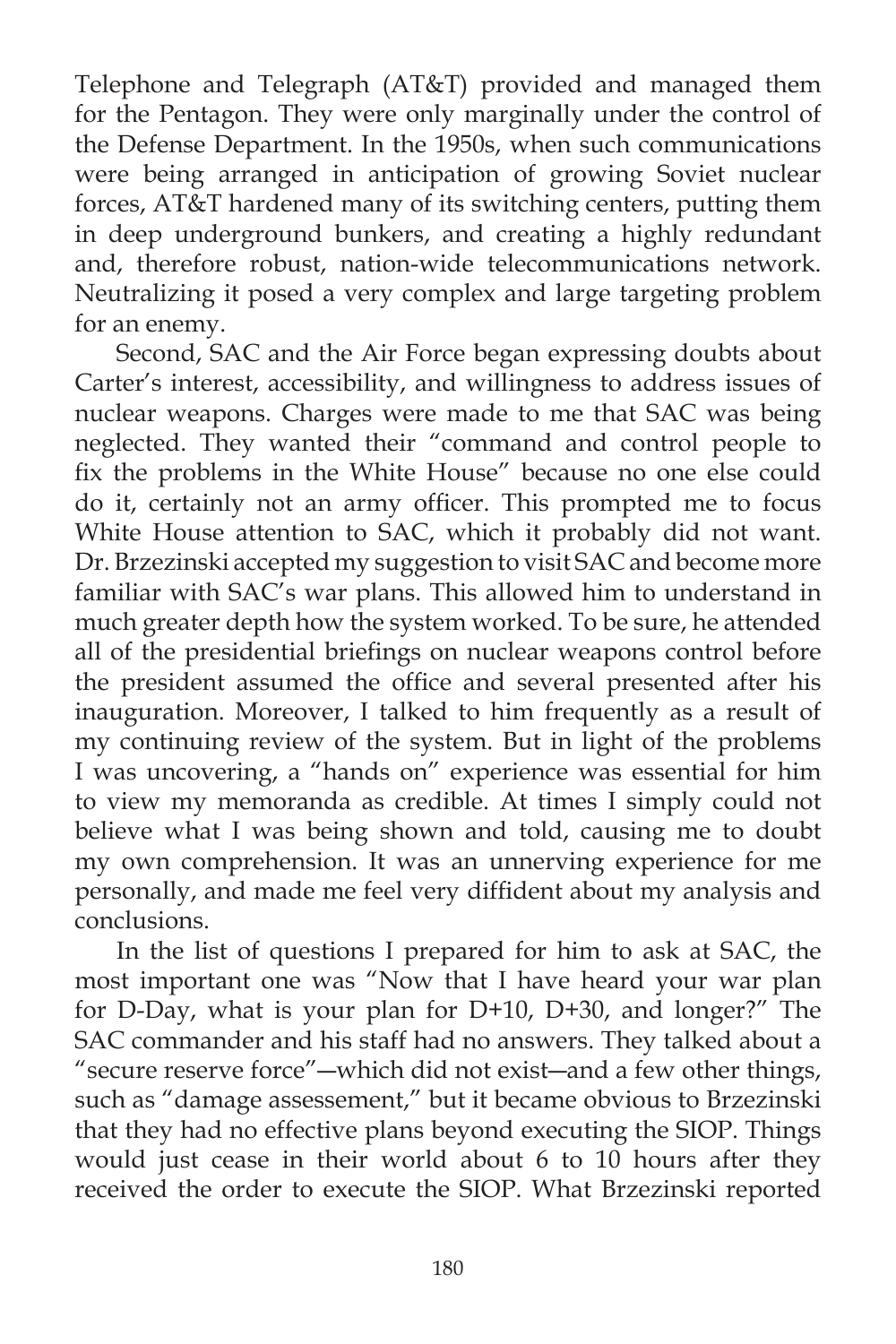to the president about this experience I do not know, but its impact on Brzezinski was palpable. Apparently it inspired him to get the president directly involved.

 The third result soon followed. President Carter decided to participate in an exercise simulating a massive nuclear attack on the United States. The Pentagon and SAC scrambled to arrange secure telephone lines for the exercise because they did not want to risk exposing what might be said in the conference call to hostile intelligence. Thus an impetus was created for secure communication. More immediately, as I listened to the exercise, I realized that all the unified commanders with nuclear weapons that would be used in the SIOP were nervous and impressed that the President was engaging them with questions. The SIOP and strategic nuclear weapons had always been more an academic than a real operational responsibility in the minds of all but the SAC commander.

 Fourth, the so-called "Black Book," which provides the president a written and graphic view of his alternatives for executing the SIOP, was thoroughly redesigned. No president before him practiced these emergency procedures, and therefore, no president had ever given the J-3 in the Pentagon guidance as to what the president desired. The J-3 had for years simply guessed what he might want. President Carter found the Black Book too complex and confusing. The simplifications and clarity introduced thereafter were a significant improvement.

 Some time later, the president participated in a second exercise to verify that the changes he directed had been made and to assure himself of being able to handle his own responsibilities no matter what time of the day or night.

 By late spring 1977, I discovered that the Limited Nuclear Option issue was not just a policy matter, but also an operational one. The J-3 staff officers responsible for nuclear weapons complained that they could not get "political guidance" for designing LNOs. Thus they picked out six to eight small target sets requiring six or eight or a dozen weapons to destroy, and developed the preplanning information so that SAC could program them for execution. I asked myself what "political guidance" would look like. Pondering this question for only a short time will make any sensible person wonder how such an absurd task could ever be taken seriously. How could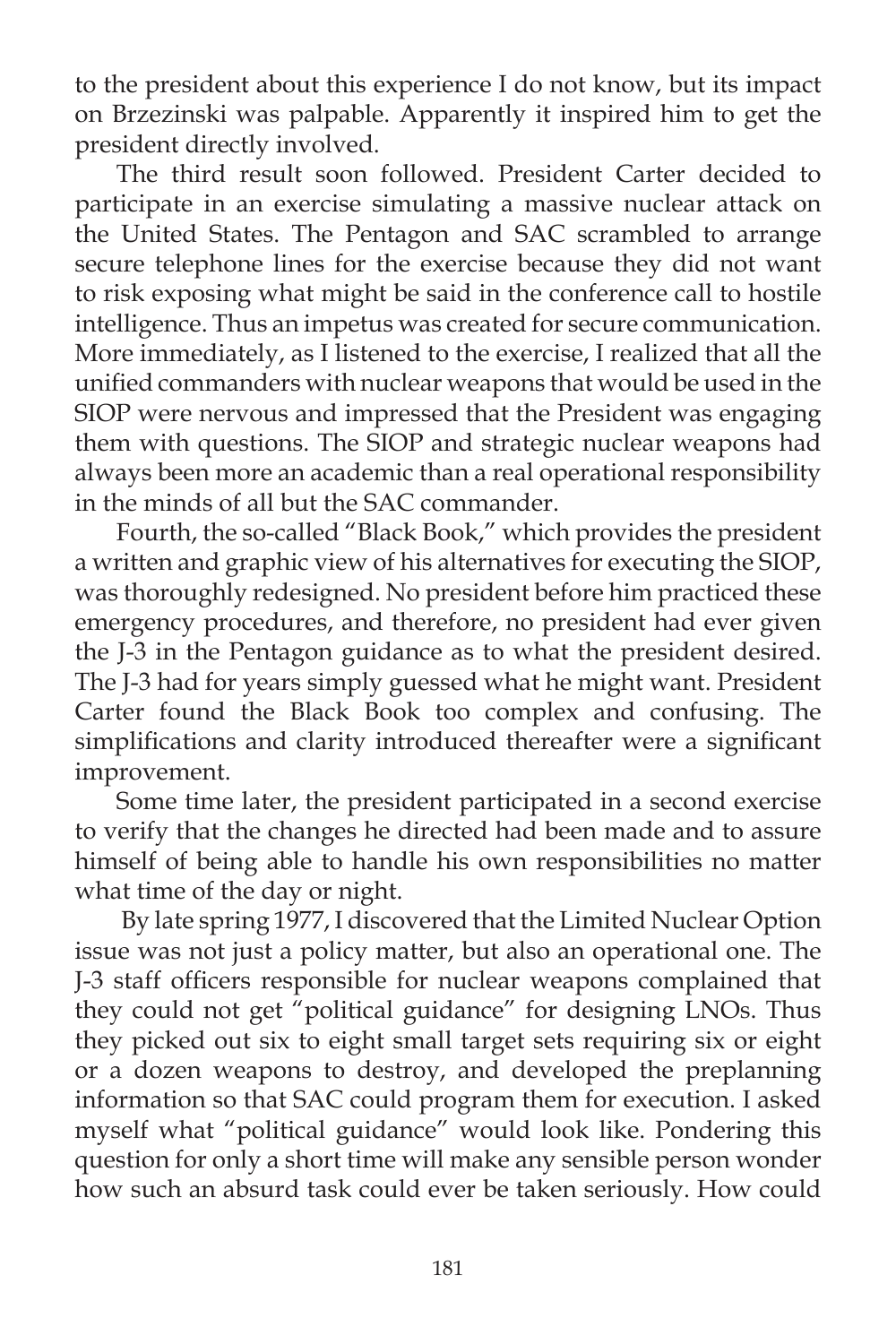launching a dozen nuclear weapons at any place in the Soviet Union provoke anything but a quick and massive retaliatory strike? This was the very thing it was supposed to prevent. Was I in a house for the mad? (The pun unintended.)

 This discovery was the zenith of many awakenings I was experiencing as I reviewed the entire nuclear command and control system. The first was the idea of deciding to go to war in 10-12 minutes based on NORAD warnings of incoming missiles. I had heard much about "deterrence theory" as a student at Columbia University, but I quickly dismissed it as nonsense because of my earlier training as a tactical nuclear targeting officer at the Armored School in Fort Knox, Kentucky. There I learned detailed information about nuclear weapons testing results against armor-protected and entrenched infantry troops. I learned enough nuclear physics at West Point to recognize both the gravity of nuclear effects and how they could be mitigated. I served in the first Pentomic division formed in Germany in the 1950s. I knew that destroying the entire world with nuclear weapons was not feasible with the arsenal the United States possessed, although staggering damage would occur. There would be a "day after," and millions of Americans would be around to face the post-strike realities. To pretend that the U.S. Government could simply ignore addressing this responsibility was inconceivable. Yet the command and control system and the SIOP did not include any consideration of post-strike realities.

 Having reviewed everything available in open Soviet sources about nuclear weapons, I had seen nothing to suggest that the Soviet General Staff saw nuclear weapons the way SAC or the academic deterrence theorists did. In 1964, Marshal V. D. Sokolovskii's edited volume, *Voennaya strategiia* (Moscow, 1963), struck me as a sober and realistic assessment of what nuclear weapons meant for modern warfare. These Soviet military officers addressed nuclear weapons within the intellectual context of Clausewitz's philosophy of war: that war is a political phenomenon with all the uncertainties, friction, and psychological dimensions of human conflict. Nuclear weapons do not rule out war. They complicate it. Wars still can only be understood as political phenomena, fought with politically chosen war aims to achieve political purposes.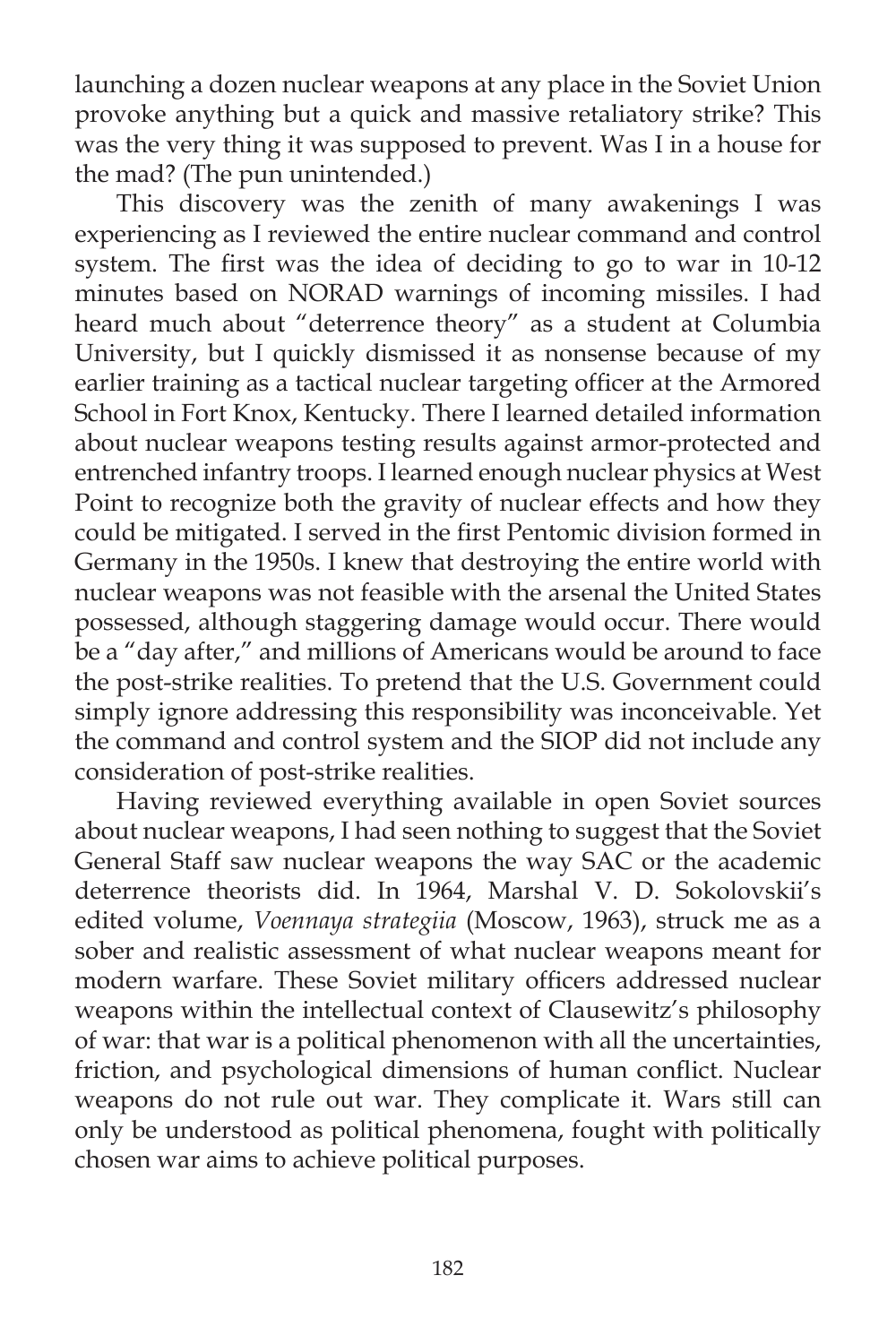Looking at the SIOP and its executive plan, I realized that this was a war plan that did not allow for choosing specific war aims at the time and in the context of the outbreak of hostilities. It was just a huge mechanical war plan aimed at creating maximum damage without regard to the political context. I concluded that the United States had surrendered political control over nuclear weapons to a deterministic theory of war that depoliticized the phenomenon outright and ensured an unprecedented devastation of both the Soviet Union and the United States. Not even a finger would be raised to allow more Americans to survive; a highly immoral act in my view. And the president would be left with two or three meaningless choices that he might have to make within 10 minutes after he was awakened from a deep sleep late some night.

 This disturbing discovery caused me to investigate NSDM-242 and LNOs with new curiosity. Was there a way out of the absurd SIOP approach to war? My discussions at staff levels in the Pentagon yielded more confusion rather than clarity. Frustrated, I sent Brzezinski a memorandum for his signature, addressed to the Secretary of Defense and the Chairman of the Joint Chiefs of Staff (JCS). The memorandum asked them to come to the White House and personally explain to the president how LNOs worked, not in theoretical terms but in the most practical sense. For example, where should the president be when he directed the launch of an LNO? Should he be in the White House, his airplane, or perhaps in an underground bunker? What about press guidance and communications with Moscow, and so on?

 My hope was that a conversation among the principals responsible for making decisions would bring some sense to this Alice in Wonderland planning world. Brzezinski sent the memorandum, but the invitation was ignored. In its place, a long, confusing memorandum was sent explaining that LNOs were meant to increase U.S. credibility since the size of Soviet forces made it less attractive to threaten to execute the SIOP in a crisis. I was puzzled. Why would a half-dozen nuclear weapons launched at any target in the Soviet Union be less likely to provoke a large retaliatory nuclear response if coupled with a Soviet invasion of Western Europe? I tried to imagine President Carter sending Brezhnev a message over the Washington-Moscow Hotline, telling him that an LNO would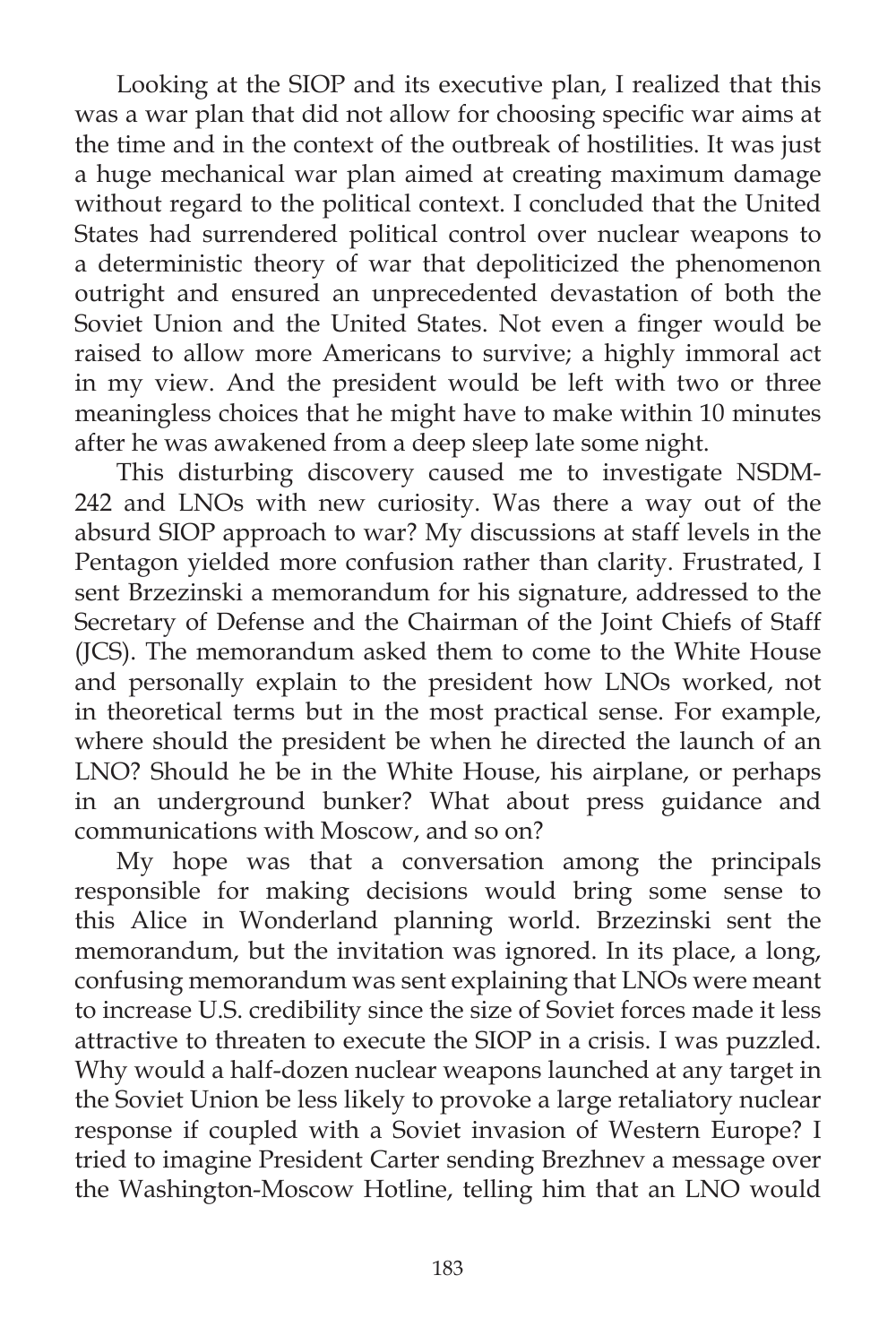soon be coming, and not to panic because it consisted of only six weapons and was intended to underscore U.S. credibility and lead to deescalation. And suppose Brezhnev responded, "I understand. I recognize your 'credibility' problem, but now I have a credibility problem. So I am launching only four nuclear weapons at Seattle. Do not panic. Additional strikes will not follow before we begin to negotiate." What could the president do at this point? What guidance would he give his press secretary for explaining this nuclear exchange to the White House press corps? Would the press secretary ask the rest of the country to pray for those people in Seattle? How would he explain to the large surviving public that it had no civil defense capability? Polling at the time indicated that a large majority of Americans believed that as much as \$6 billion was spent annually on civil defense. Was I in a MAD house? (The pun intended.)

 This may sound like a caricature of the situation at the time, but I do not believe it is. On the contrary, it understates the realities. Not only was there no civil defense that supported programs for disasters other than natural ones, e.g., hurricanes and tornados, but there was no assurance that telecommunications could survive more accurate Soviet warheads. "Continuity of government" operations in crises had been allowed to deteriorate after President Richard Nixon dismantled the Office of Emergency Preparedness in 1972. The Pentagon ran a war game requiring mobilization of manpower and industry a couple of years later. It produced deeply disturbing results and showed how unprepared both the military and the defense industrial sector were.

The sense of unreality was difficult to exaggerate. If the SIOP was no more than a bluff, a plan that would never be executed, then why had SAC been allowed to keep it finely honed and ready to launch without any of the other critical capabilities for World War III? Why was the President practicing the execution procedures? The SAC and other nuclear commands seemed to believe it was a genuine option.

### **THE TARGETING AND C3 I STUDIES**

 When PD-18 postponed dealing with nuclear employment doctrine, at least two studies were initiated in the Pentagon. In the Office of the Secretary of Defense (OSD), Leon Sloss led a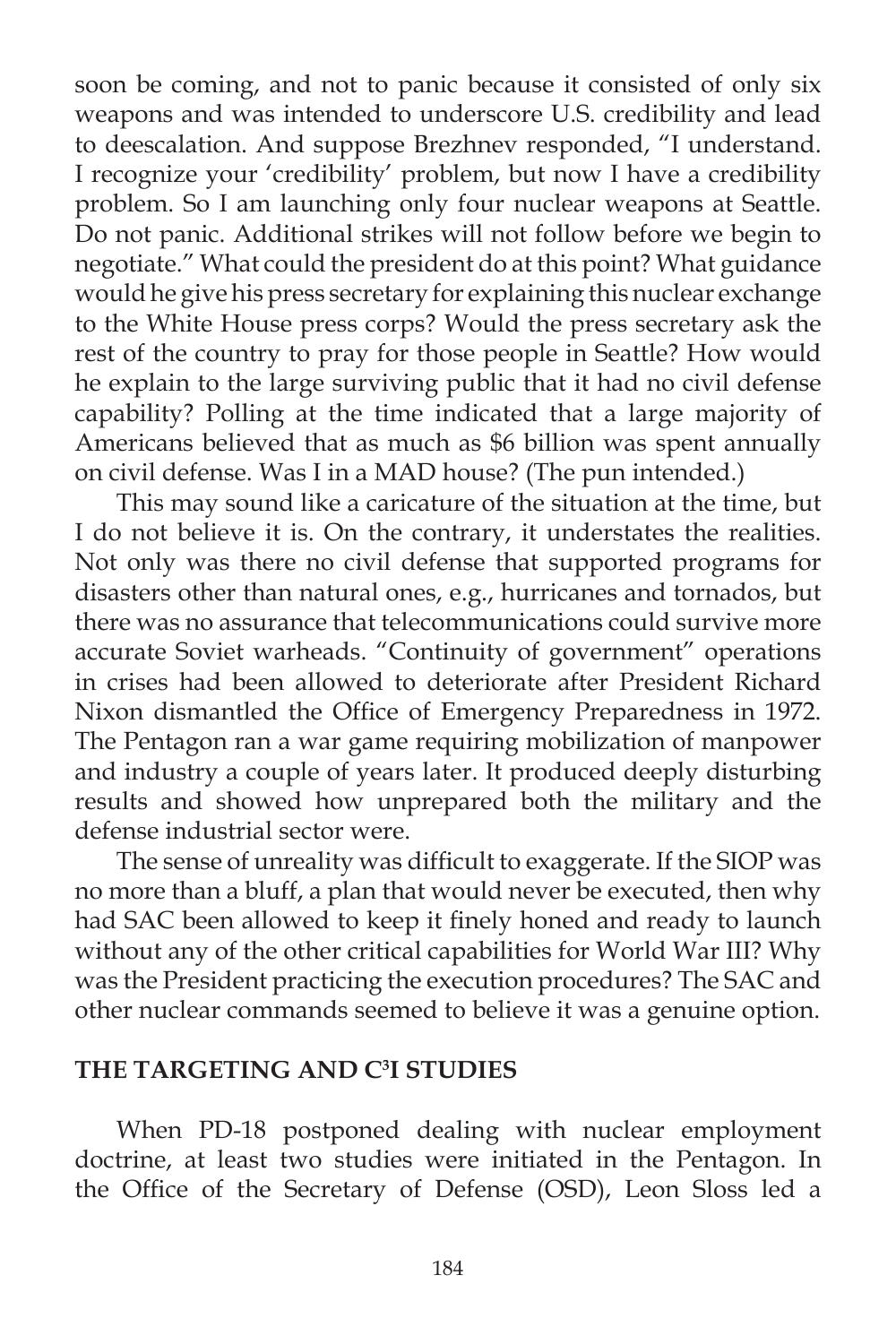nuclear targeting study, ably assisted by Colonel Joachim Schulz. In addition, William Bader managed a review of  $C<sup>3</sup>$ I capabilities, emphasizing the "intelligence" part of  $C<sup>3</sup>$ . By 1978 these studies were either completed or reaching some preliminary conclusions.

The C<sup>3</sup>I study caught my attention because one of my duties on the National Security Council (NSC) staff was to over see the White House Situation Room and its connections to the Intelligence Community. I became reasonably well-acquainted with our technical surveillance capabilities that penetrated the Soviet Union as well the rest of the world. I also became familiar with the Defense Intelligence Agency's (DIA) support of SAC's targeting efforts. Imagery intelligence was most important because it provided precise location data for aiming nuclear warheads. Signals intelligence and human intelligence helped but seldom did they provide adequate geo-location coordinates.

 Thinking about alternatives to the SIOP and ways to escape the predicament in which it placed the president, I considered how to lessen our dependency on locating all targets before a conflict. With preplanned targeting, once a war broke out, no adjustment for changing target sets was possible because "real time" imagery over the Soviet Union was assumed not to exist. Technological advances, however, were beginning to change that. The shift from silver nitrate film, which requires recovery from a satellite and then development and printing―a lengthy process―to electro-optical imagery, which can be transmitted in digital form directly from a satellite and printed almost instantly, made rapid discovery of new targets possible anywhere inside Warsaw Pact territory.

 The implications were exciting. Nuclear weapons were considered useless for striking mobile military forces once they deployed into field positions because precise locations were difficult to determine and could change significantly over a few hours. When it became possible to look for targets and provide precise location data to SAC in an hour or two, perhaps less, and then to strike those targets with ICBMs in less than an hour, this radically changed possible targets. Conventional military forces already deployed to invade Western Europe could be hit with enough precision to cripple them and dramatically slow their offensive operations.

 The destruction of traditional SIOP target sets, such as high-level command and control, population, and war-supporting industry,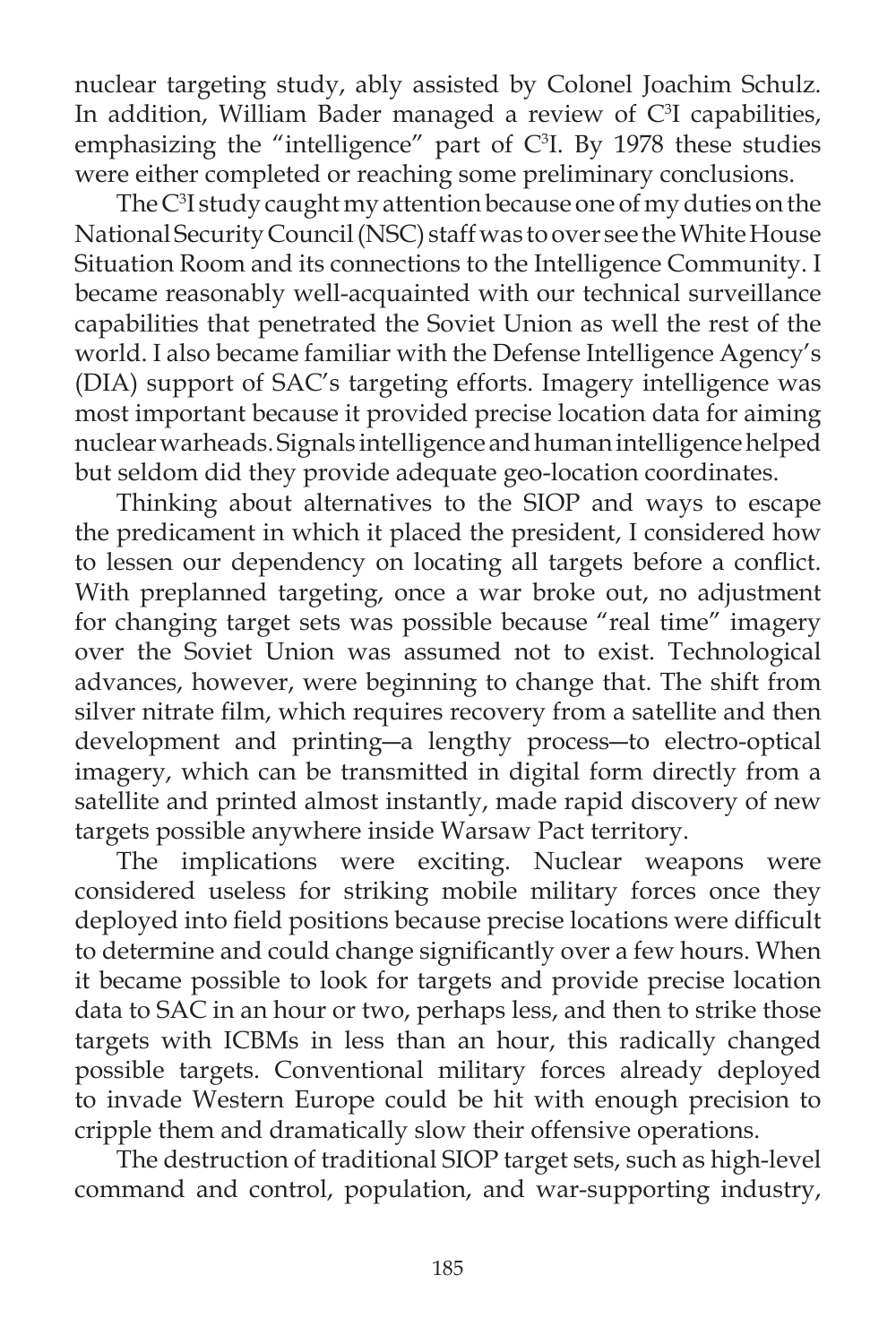would not hinder the movement of large Warsaw Pact armored forces attacking westward into Germany, the BENELUX, and France. If a war broke out, the SIOP could do vast damage to the Soviet Union, but it could not stop a Soviet ground offensive from reaching the Atlantic coast. We could lose Europe as we wreaked massive destruction on the Soviet homeland. Would that be a favorable outcome? In the long recovery period following, Soviet forces might be able to rule Western Europe and the United States unable to take it back.

 If nuclear weapons were used, I asked myself repeatedly, why should they not be used to affect the outcome of the war favorably for the United States? How does the SIOP contribute to that? I could see no way that it did and began to believe that it could make the situation highly unfavorable to the United States. Critics, of course, would accuse me of pure fantasy analysis because they believe that life would essentially cease to exist as we know it after a large U.S.- Soviet nuclear exchange. Moreover, they do not believe it would happen because "mutual assured destruction" makes it impossible for a war to start. Perhaps, but as long as human beings have a degree of "free will," we cannot assume that all leaders will be deterred. As long as that prospect is possible, even if highly improbable, military officers and their commander-in-chief, the president, must consider their alternatives if deterrence fails. Are they not morally bound, as well as legally responsible, to plan for that contingency? The critics, of course, retort that such plans make nuclear war more likely because leaders will begin to believe they can fight and win nuclear wars.

 Obviously this debate cannot be resolved because critics do not accept new evidence that undercuts the assumption that a major nuclear war will not end human existence. Acceptance would compel them to admit that prudent planning for the failure of nuclear deterrence is justified. We will never resolve this debate because this is a matter of faith, not of evidence. We must make a choice as to which course is more prudent.

 Because massive use of nuclear weapons is horrible to contemplate, I have never had difficulty in choosing to prepare for the failure of nuclear deterrence. How far to carry such preparations, of course, is the next most important question, and the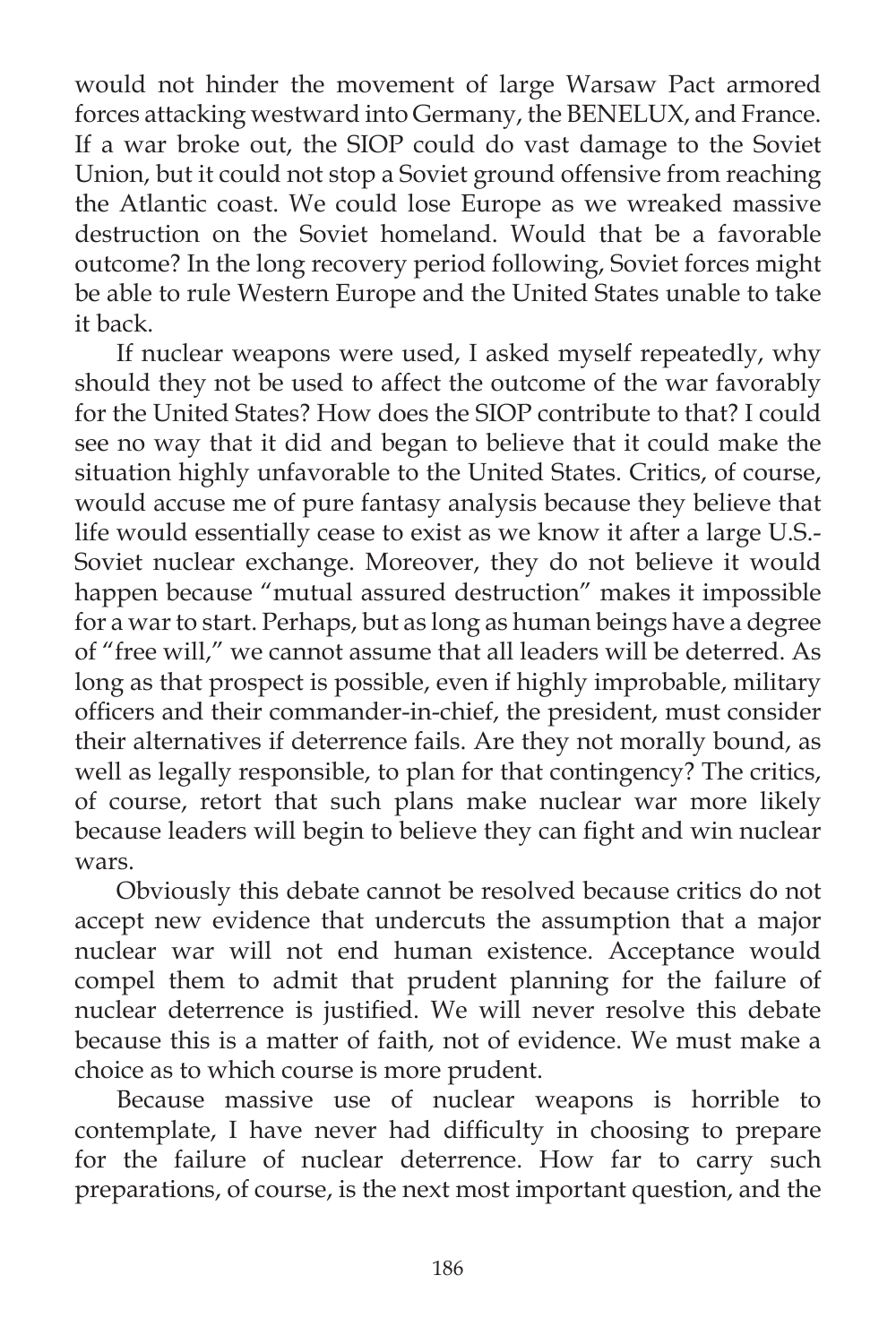economic impact of such programs certainly has to be considered. That, however, is qualitatively a different kind of question. Costeffectiveness comparisons between civil defense and counterforce targeting on Soviet nuclear forces showed that a dollar spent on civil defense bought much more damage limitation than a dollar spent on offensive nuclear forces. Some mix of passive defense and offensive nuclear forces, therefore, makes a lot more sense than total dependence on the latter.

 In any event, technological advances in intelligence collection systems convinced me that a nuclear weapons employment policy based entirely on preplanned targeting was no longer essential and that a flexible targeting system analogous to that for artillery and tactical air support was possible. This amounted to a basic paradigm shift, not unlike the one Copernicus caused by shifting from Ptolemy's geocentric view of the solar system to a heliocentric view. Deterrence theorists defined nuclear war in a way that removed it from the realm of politics, and, apparently, rendered Clausewitz's instrumental philosophy of war irrelevant.

 Yet Clausewitz also considered "absolute war." In theory, he argued, any war should logically escalate to the "absolute" level, but in practice, "friction" slows down operations and prevents escalation from reaching "absolute war." Deterrence theorists never addressed the prospect that what Clausewitz identified as friction could limit the effects of large preplanned nuclear attacks, such as described in SIOP. Soviet writings on the subject always struck me as implicitly embracing the role of friction in wars involving nuclear weapons. In fact, it always seemed unlikely to me that the Soviet General Staff would risk launching several thousand nuclear weapons at once. What if a large number did not work? Would it be better to try a few and observe the success rates for different delivery systems? After all, flawless technical performance was never a Soviet trademark.

 In any event, new technology brought the use of nuclear weapons back into the realm of real war, where it could be an instrument of policy to impose one's will on an enemy by disarming him, by destroying his military forces. SAC's ICBMs, bombers, and SLBMs could be used to support theater campaigns in Europe and East Asia, not just to smash cities and factories deep inside the Soviet Union.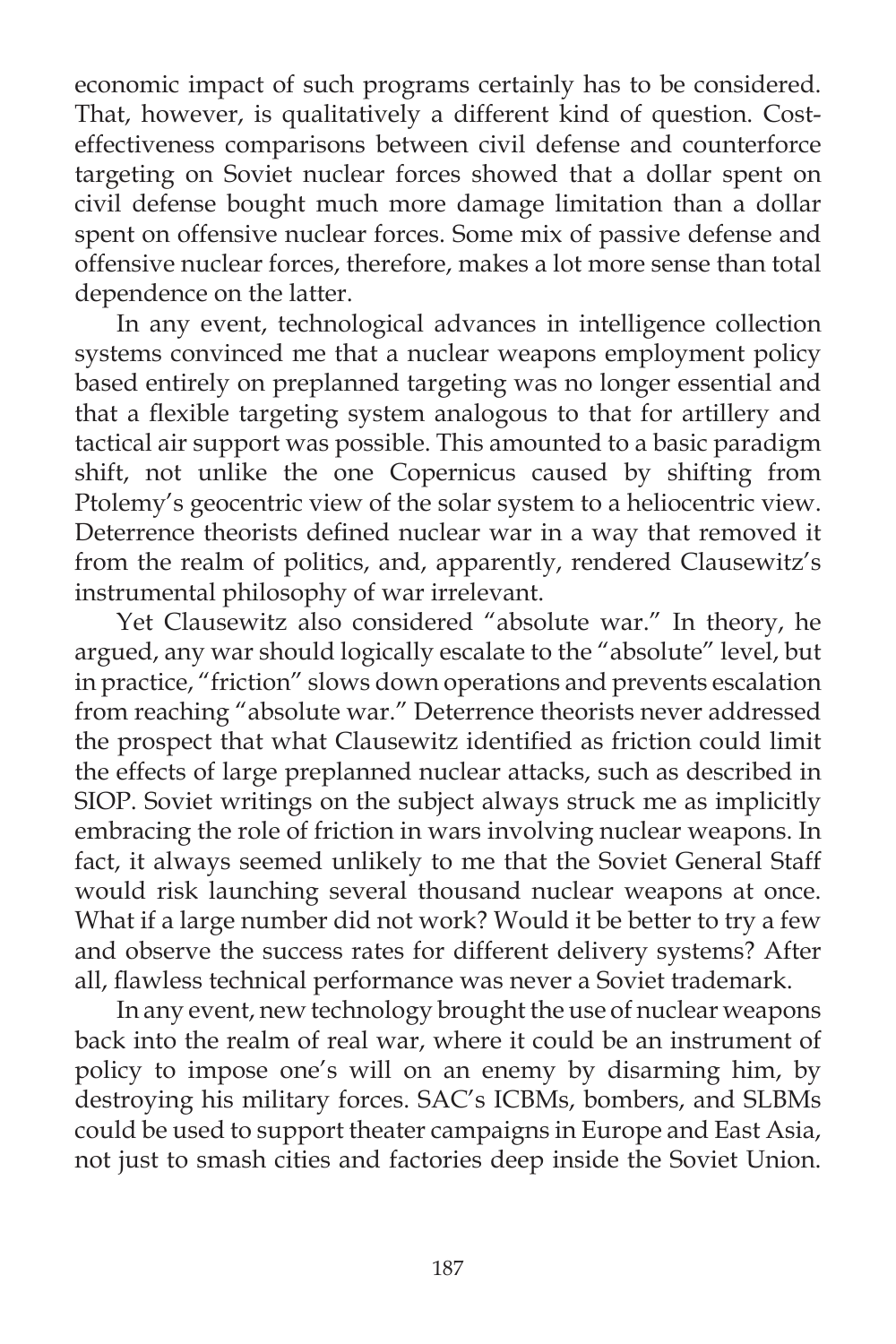Moreover, attacking military forces inside of such civil and economic targets made a lot more sense from the viewpoint of winning a war rather than simply preventing the enemy from winning.

 What were the implications for "counterforce" targeting? The idea of a disarming nuclear strike at an opponent's strategic nuclear forces, a strike powerful enough to destroy all or most of the enemy's delivery systems, always enjoyed a central place in theoretical debates about deterrence. The Soviet buildup coupled with hardening and dispersal of mobile capabilities, especially in submarines, made such a strike highly problematic if not downright fanciful. The logic of MAD converted invulnerability of nuclear forces into a desirable condition as long as both sides had it. By that logic, acquiring a counterforce striking capability was destabilizing. Thus, accurate ICBM warheads that could destroy silo-based nuclear-armed missiles were not desirable to possess.

 My view on this issue was both simpler and more complex. As Clausewitz said, "war is a gamble." It is imprudent to bet on achieving a fully disarming counterforce strike in the emerging conditions of a war, but that does not mean that all counterforce targeting should be discontinued. The question is how much and in what priority vis-à-vis other targeting, especially in light of the deployment of conventional forces in Europe or East Asia. Targeting silos made sense only if they had missiles in them. A large strike at a missile silo field might hit only empty silos. The Soviet military, however, built reusable silos, so their destruction could be useful in any event. Still, counterforce strikes could not be the only thing of importance, even in a first strike. They had to be combined within an overall campaign plan dealing with the realities and political aims of a nation's commitment to war. Flexible reconnaissance and targeting of strategic nuclear forces is essential for any effective campaign plan.

 My discussions with Leon Sloss about his study revealed that I was not alone in such speculations and suspicions about the wisdom of the SIOP and LNOs. If the president resorts to nuclear weapons, why not commit them to support the theater of conflict in conventional military campaigns? Why adapt targeting and harness it to the political aims of the war? Why should the president have only nuclear options that are unconnected to war aims for the conflict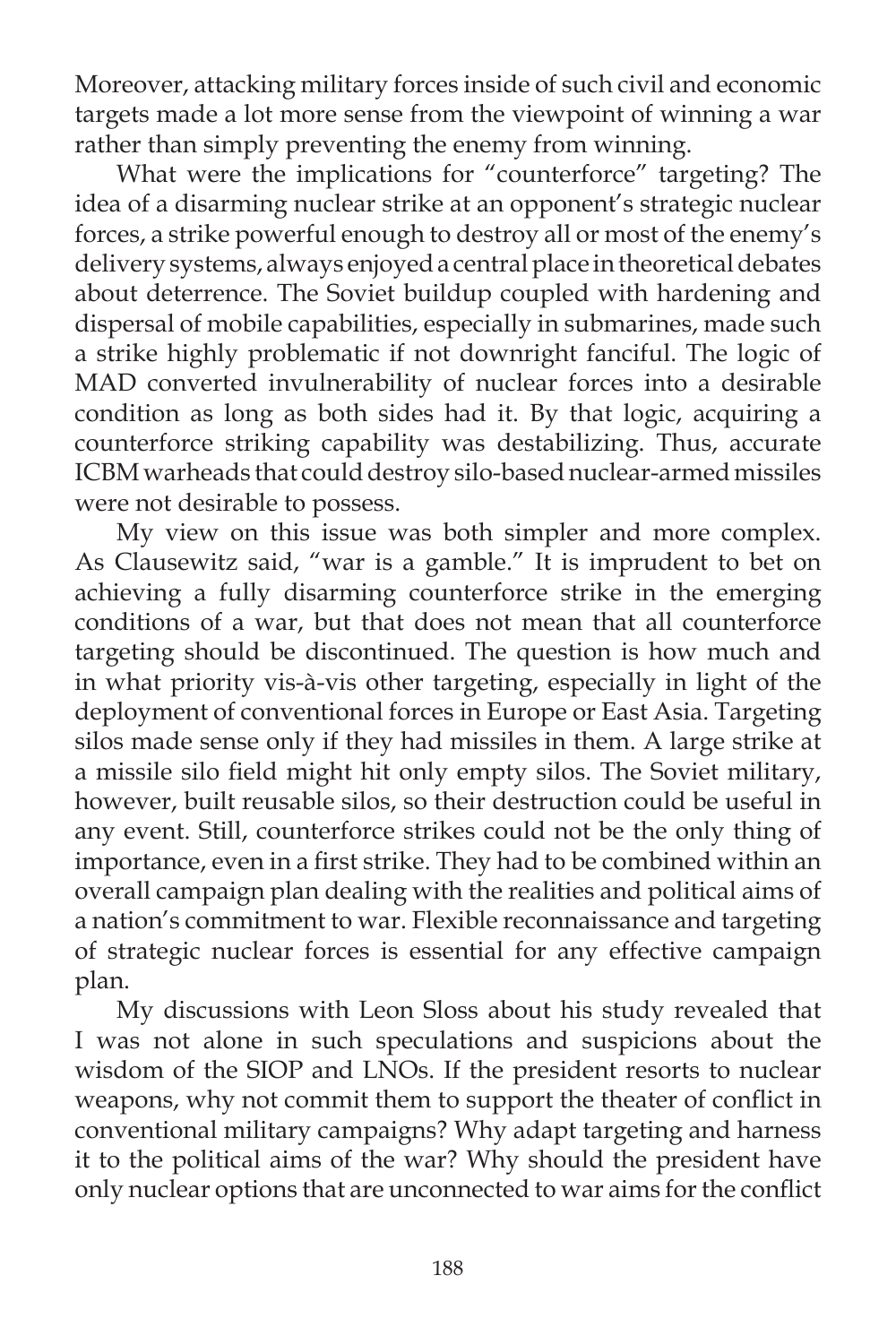at hand? At the time, Sloss was not as ready to break fully with large preplanned nuclear options as I was, but he did not discourage the line of reasoning that events had driven me to follow.

 If new intelligence capabilities permitted real-time location of military forces in the field, targeting could be dictated by traditional military criteria: to destroy the enemy's armed forces instead of cities and factories and civilian population.

# **FEDERAL EMERGENCY MANAGEMENT AGENCY AND PDs― 41, 53, 57, AND 58**

 The implications, of course, were far wider than nuclear targeting policy. Any attempt to give the president less than catastrophic and politically meaningless options (the SIOP) required addressing several other large issues. When one considers the U.S. Government's responsibilities once nuclear weapons are used, civil defense immediately comes to mind. So, too, does the survival and continuity of government operations―civil and military. If military forces are deployed worldwide as well as within state and local governments in the United States, the survival of telecommunications within the United States is essential. And in the longer run―not just weeks but months after the use of nuclear weapons―industrial mobilization for war production is also essential.

 In the year after the issuance of PD-18, two developments occurred that addressed some of these implications. The NSC launched an interagency study (PRM-32) to investigate civil defense and to make recommendations for changes to U.S. civil defense policy. The civil defense program had dwindled to about \$120 million annually, enough money to keep alive the thinly staffed Defense Civil Preparedness Agency located within the Department of the Army. (President Nixon had disbanded the Office of Emergency Preparedness (OEP) in about 1972.) Another part of OEP, responsible for "continuity of government," was parked inside the General Services Administration (GSA). A third part, responsible for disaster assistance, was put in the Commerce Department. All three sets of responsibilities were given very low priority and left to decay. This was the organizational context in which the review of civil defense took place.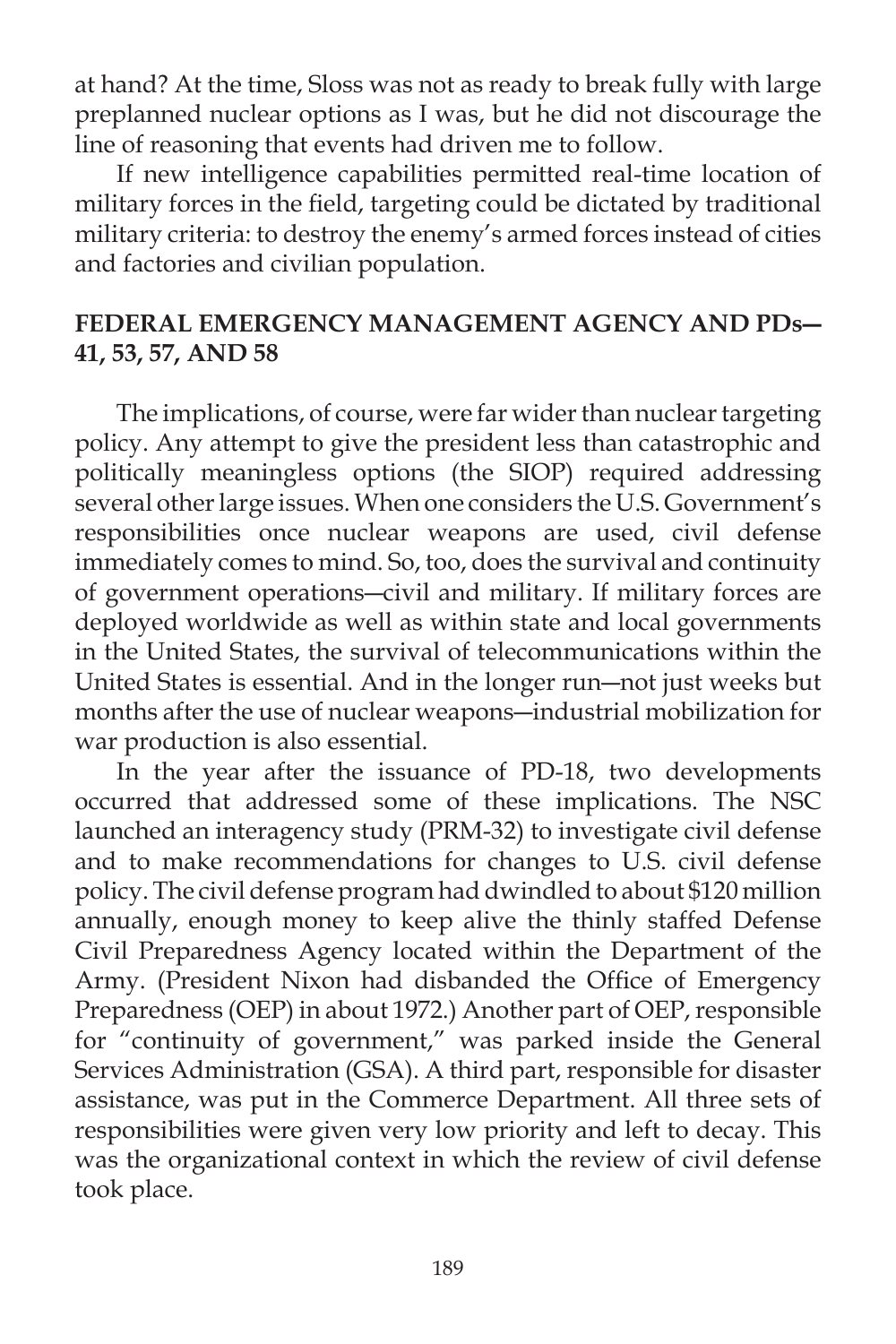In August 1978, the results from the civil defense review prompted the issuance of PD-41, setting a new civil defense policy, stating that both defensive and offensive capabilities were part of the overall strategic balance with the Soviet Union. As a policy document, PD-41 specified neither a particular funding level, nor a specific strategy for civil defense (e.g., shelters in place versus population dispersion in emergencies). Its main purpose was to legitimize civil defense and other forms of strategic defense in principle. Only a modest increase in civil defense was sought thereafter, but the important change was that Civil Defense went from neglect to serious attention.

 Somewhat fortuitously, President Carter's "Presidential Reorganization Project" addressed a reform that would create the Federal Emergency Management Agency (FEMA). I noticed a draft bill from the House of Representatives that directed restoration of the three parts of OEP. State and local governments preferred to deal with one federal agency on programs split among the three pieces of the former OEP. The draft law would effectively recreate OEP. And OEP was the last vestige of the war mobilization bureaucracy from World War II. Believers in MAD saw no need for it. That was probably one of the reasons it was disbanded. MAD was certainly logically consistent with disbanding OEP.

 Seeing a strong national security need to restore OEP, I took the draft law to the staff members of the President's Reorganization Project (PRP) and suggested that they support it, listing several security reasons for doing so. They gave me a hearing but showed no enthusiasm for the project. A month or so later, they appeared in my office, asking me to repeat the national security arguments that favored reorganization. They felt political pressures from members of the Congress to support the reorganization. Their attitude changed from indifference to serious interest. The coincidental joining of parochial political pressures and public national security interests was apparent. The PRP soon made it one of its projects, and FEMA was the outcome.

 Not only did FEMA provide a better home for a national civil defense program, but its existence emphasized the importance of continuity in government (COG) programs. I started an interagency review of COG which, a year later lead to the issuance of PD-58.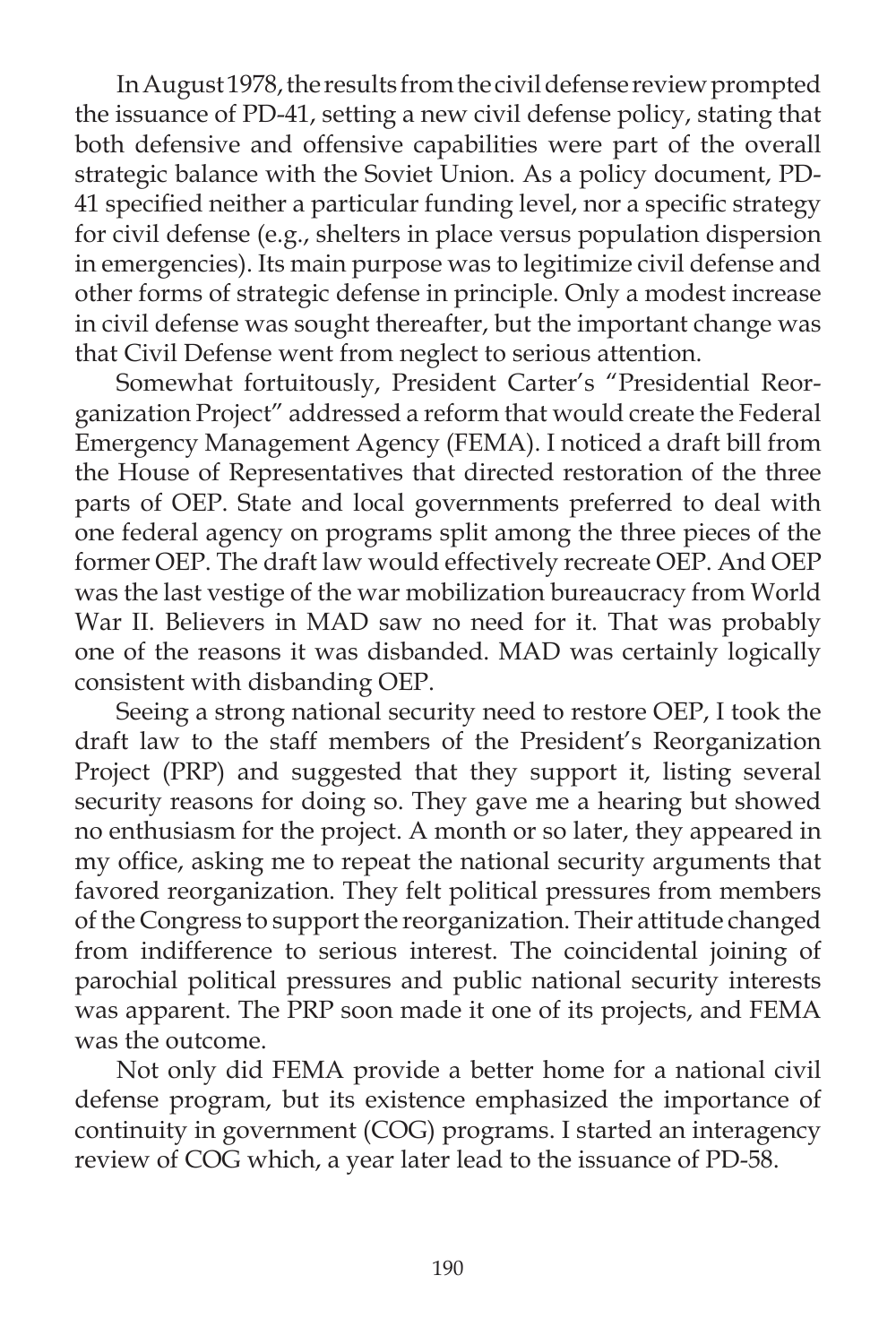Parallel to PD-41 and 58, Colonel Charles Stebbins, a member of the NSC staff, chaired an interagency working group on military industrial stockpiling and wartime mobilization plans. FEMA, of course, had these responsibilities as well. PD-57 resulted from his working group's proposals.

 The missing piece in this set of new policy directions was communications. The complexity of the issue is more than this chapter can describe, but entangled in the telecommunications deregulations policy debate was how funding for Defense Department communications would be handled. Absent in the debate was a "requirement," set at the national level, for how much and what kind of telecommunications were needed for military and COG purposes. Was a level capable of controlling conventional military operations in a non-nuclear environment adequate? Or was it essential to control forces in the event of nuclear war? And if it was the latter, was it enough to enable the president only to launch the SIOP? Or should he be able to retain control through initial attacks and for longer periods of weeks and months thereafter? When the Carter administration disbanded the Office of Telecommunications Policy, putting most of its function in the Commerce Department, it discovered that the 1934 telecommunications law made "crisis management" of the electromagnetic spectrum a responsibility of the White House. This was a responsibility that could not be pushed off on a cabinet department. Thus "national security telecommunications policy," the euphemism for allocating frequencies in a crisis, was given to the NSC staff. When staff members of the PRP came to discuss this option with me, I was puzzled at first but realized that having this responsibility might be an advantage in setting communications requirements in the event of a nuclear attack. Brzezinski agreed, and the PRP shifted the task of telecommunications management to the Special Coordination Committee of the NSC because it was designated to deal with "crisis management."

 As I surmised, putting emergency management of the electromagnetic spectrum into the NSC Staff was advantageous. As the Commerce Department pushed for deregulation and the break up of the AT&T monopoly, I began to understand that the military did not operate its own communications above the level of tactical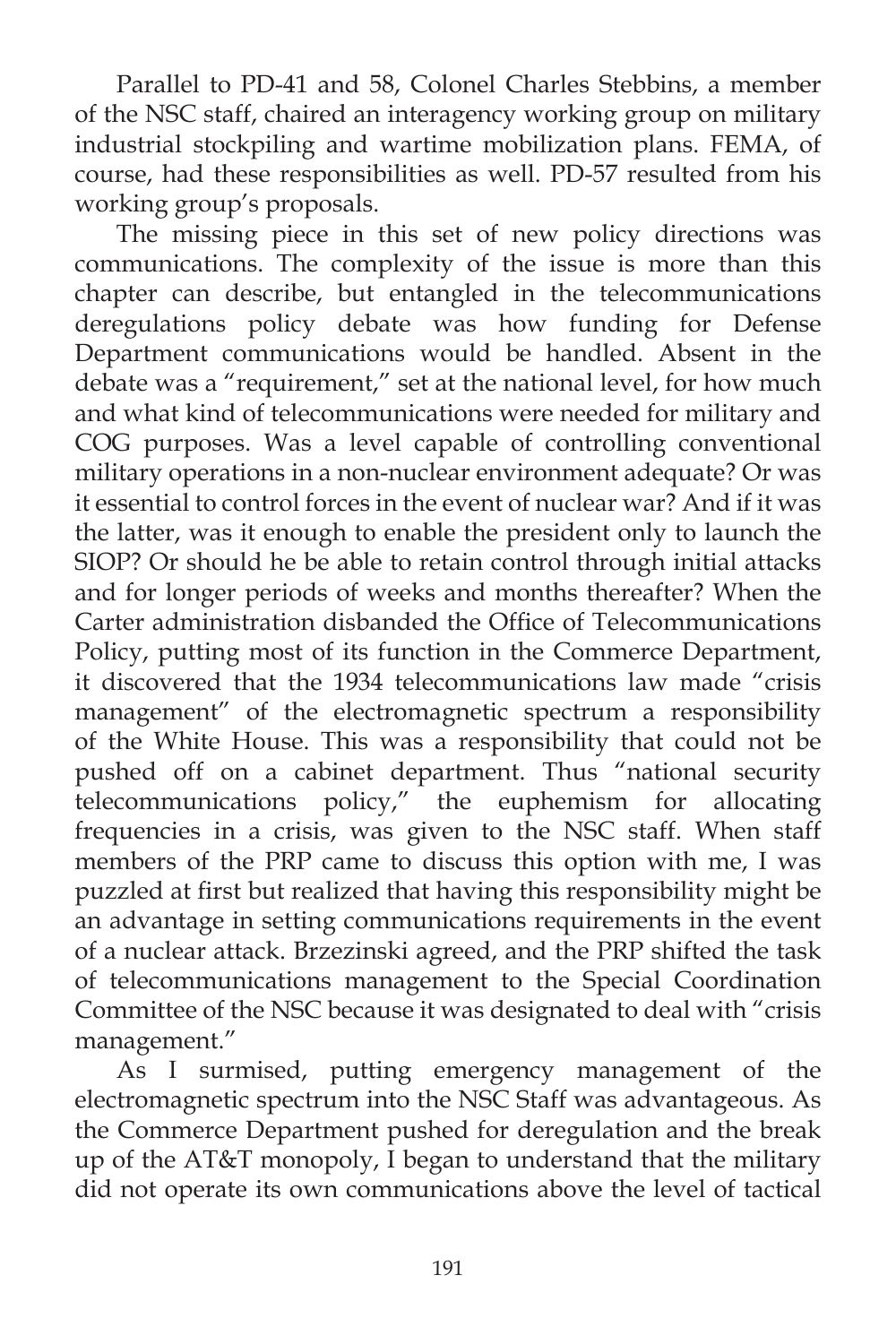units. Rather it "outsourced" its communications needs to AT&T, which spent large sums hardening its switching centers and creating a robust network. Most of the costs of these features were defrayed by spreading the cost among all customers, including those in the private sectors. Deregulation would remove AT&T's power to cover the costs in this manner. To improve the national network to meet the challenge of Soviet nuclear weapons capabilities would cost large sums that would have to be appropriated by Congress.

Initially, Commerce Department officials understood this better than I did, but a very able Army captain, Thomas Laney, with a graduate degree in economics from Harvard University, worked for me as an intern during the summer of 1979. He investigated telecommunications issues and sorted things out quickly. Based on his analysis, I decided that we should separate the cost issue from the policy issue. We tried to get consensus on a presidential directive from several agencies, including Defense, State, and Central Intelligence. The Directive established a standing "requirement" for adequate communications to support the president's command and control. The cost issue was separate and could be handled either by keeping AT&T as a monopoly or by proceeding with deregulation and seeking the money from Congress. I suspected that the actual costs to AT&T were much less than if they had to be appropriated by Congress. The transaction costs could be much higher through the appropriations route. AT&T officials, however, refused my several requests for comparisons based on their internal figures. Thus I could not produce analyses to help defend it against deregulation, but I was able to secure interagency support for a presidential directive. PD-53, signed in 1979, included very demanding requirements for management of military forces and the country for months after an attack by hostile nuclear forces.

 By late 1979 and early 1980, directives and guidance were in place on all of the key fronts that had to be addressed if the United States was serious about dealing with the advent of the failure of nuclear deterrence. No one working on these issues, as far as I could tell, suffered illusions about fighting and winning a nuclear war. No one seemed to take that as the primary aim. In my case, the rationale was plain. A modicum of effort was necessary in order to prepare for failure of deterrence. This was the barest minimum a responsible president could afford to do.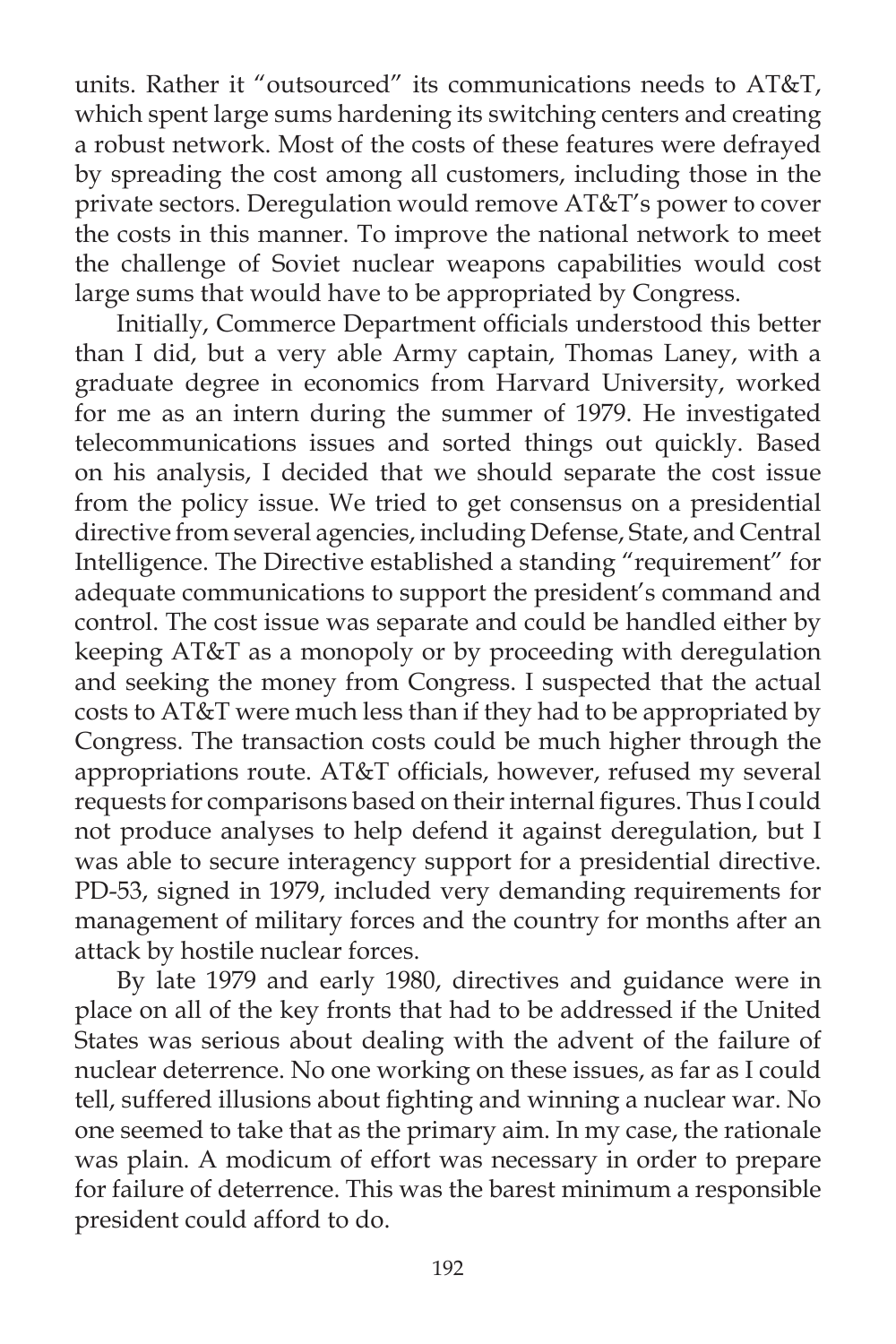By 1980, the Carter administration was wholly absorbed with the hostage crisis in Iran and the Soviet invasion of Afghanistan. Finishing PD-18, a nuclear employment policy, seemed unlikely. In the summer of 1980, however, Dr. Brzezinski directed me to begin a dialogue with the Defense Department on a presidential directive to set this policy.

 I suspected that Brzezinski and I would soon be in a deadlock with the Pentagon on the draft, given the earlier views of Harold Brown and his primary aide, Walter Slocombe, on nuclear weapons issues. Brown's views alternated, depending on accumulated intelligence on Soviet capabilities, nuclear exercises, and other evidence of their policy for use of nuclear weapons. His change on the civil defense issue was the first major shift that I noticed.

 In the event, the dialogue went quickly. My initial draft was revised beyond recognition. I responded with a compromised version, explaining the need for commanders to have the capability of launching nuclear weapons attacks on conventional forces. I removed the apparent misunderstanding that I favored a "counterforce" strategy of destroying Soviet strategic forces before they could be launched against the United States. To me, this was not feasible and, at best, a very high-risk tactic. Prevailing in our defense of Western Europe ought to come first. If Slocombe accepted this notion of flexible and limited use of nuclear weapons, I would not try to eliminate the SIOP entirely, as my first draft did.

 Brown not only accepted this, but he also accepted linking procurement policy to employment policy, which had never been done in directives on nuclear employment policy. Thus the design of our nuclear forces and C3I for managing them was locked into paths created by procurement agencies. Past changes in employment policy had no affect on procurement, effectively making them irrelevant.

 Brown also added an important description of the purpose of PD-59. He described it as a "countervailing" strategy. In fact, that is precisely its rationale. And his term was a brilliant way to convey publicly that the United States was committed to blunting and defeating any attack in Europe or East Asia. At the same time, it was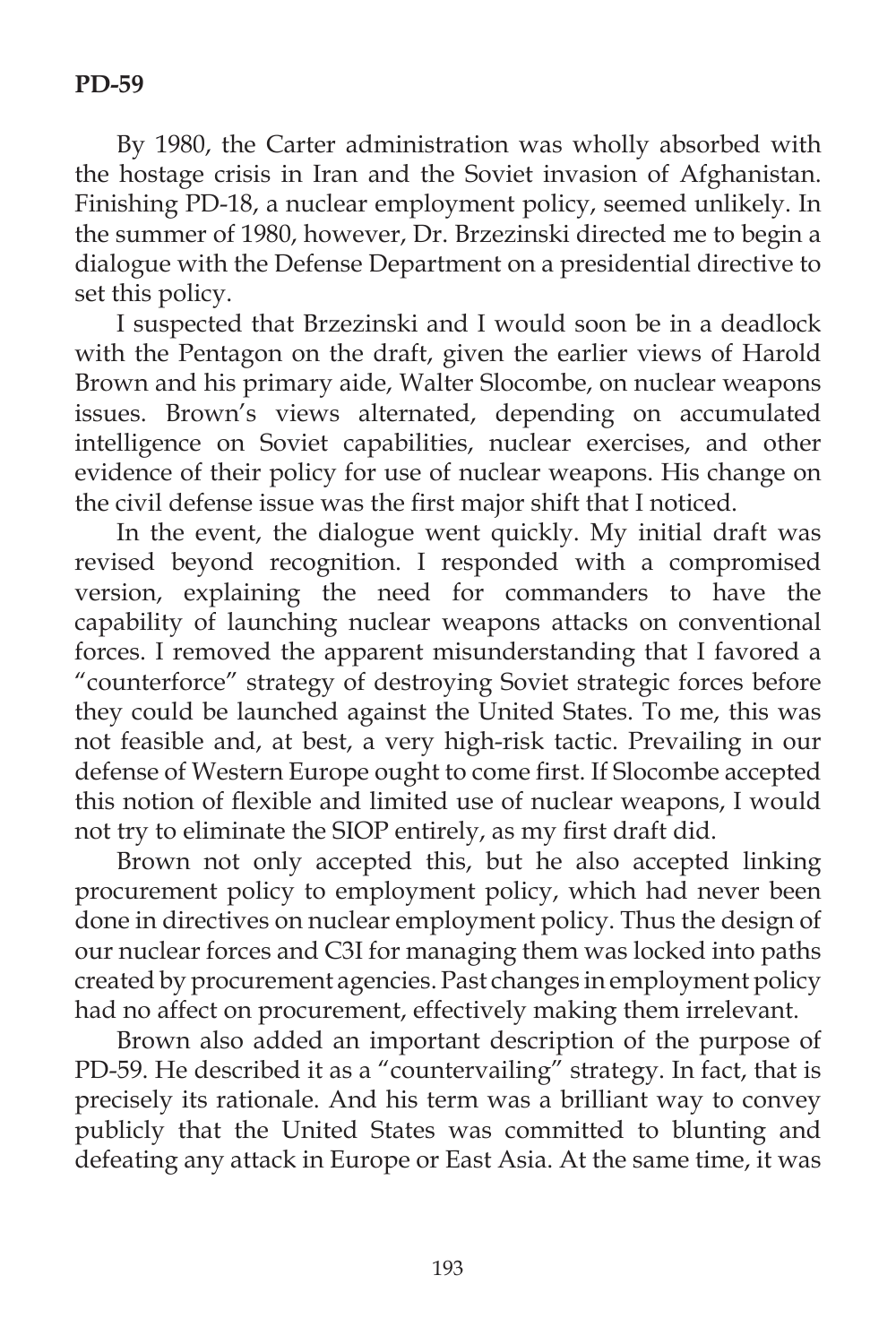ambiguous, giving no details on just how strategic nuclear forces could be used to help NATO "countervail."

 This concept was also consistent with President Carter's emphasis in NATO on increasing conventional military capabilities to counter the Warsaw Pact's continuing buildup that reached disturbing levels by the late 1970s. At the NATO summit in May 1978, he persuaded the allies to commit to 3 percent annual increases in defense spending. He also reversed 10 years of declining U.S. defense spending, which began in 1968 and totaled 38 percent by 1977. In August 1980, the president signed PD-59.

### **CONCLUSION**

 A major question arises from this account. What did President Carter really think of this series of PDs on nuclear weapons issues? I do not know his real views because Brzezinski dealt directly with him on all of these issues. I just know that the President read the rationales for each PD and that he signed them. I suspect that his reaction to the experience of participating in SIOP drills was not unlike my own: "launch on tactical warning" or even an immediate retaliatory strike is an absurd and irresponsible way to go to war. He gave no hint in those drills of how he might act if an attack were real. I suspect that he realized the choices given him made no political sense. I also suspect that he would not have directed the execution of the SIOP in a crisis. By the time those drills took place, I had already learned enough about the system and the attack options to conclude that implementing the SIOP would be the height of folly.

 If that were true, then the question was what options should replace the SIOP alternatives? There was no way to escape terrible consequences, but if one were going to use nuclear weapons, it made more sense to aim them at military forces engaged in offensive operations against NATO forces or U.S. and allied forces in the Far East than to attack empty Soviet ICBM silos, cities, leadership facilities, and factories. Perhaps this far more limited use―less than a dozen weapons in a single strike―would be answered by massive attacks against the United States, but it would at least allow one more chance for the Soviet side to reconsider and not escalate. From my study of Soviet military thinking, I thought the United States should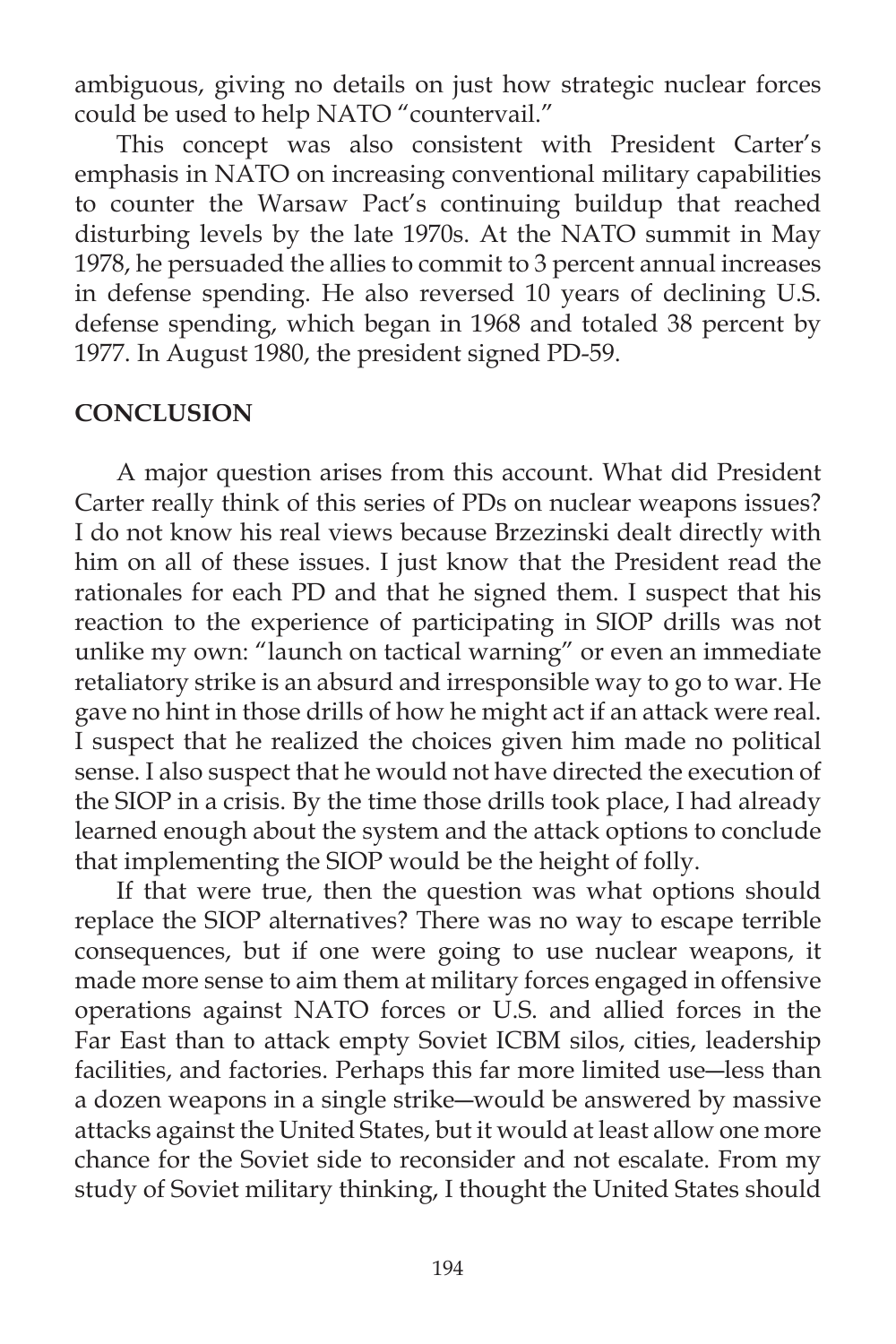avoid resorting to massive attacks. Everything in Soviet nuclear weapons policy reflected a lack of understanding and interest in western deterrence theory. I also doubted that Soviet nuclear forces commands had adequate computer power to organize and deconflict massive targeting of the kind required for the U.S. SIOP. Finally, many years later, when I interviewed Soviet officers about their doctrine of nuclear weapons employment, I learned that they gravitated towards limiting nuclear use to the European theater and avoiding nuclear attacks on the other's homeland. This approach held primacy beginning in the late 1970s as Soviet strategic forces gained rough equivalence to U.S. forces.<sup>1</sup> In other words, under PD-59 the targeting of Soviet forces in East Europe probably would not have prompted an immediate Soviet strike on the United States. For the general staff, Europe was an accepted nuclear battleground after 1979.

On the official record, President Carter consistently supported reducing the numbers of nuclear weapons and doing everything possible to control or totally eliminate them. This image is at odds with the image one gains from seeing his signature on all of the PDs. I do not see the two images as incompatible. The PDs, including PD-59, offered a way to avoid a SIOP decision on short notice. Perhaps it was not much better than the choice to launch the SIOP, but it certainly was a responsible attempt to make massive nuclear exchanges of thousands of nuclear warheads less probable. Moreover, with what we have learned after the fact about Soviet high-level military views of nuclear use after 1978, PD-59 options look far more credible than the awful choices presented by the SIOP.

 Public reaction to PD-59, when word of its promulgation leaked out, was disapproving. The Directive was described as a new "counterforce" doctrine aimed at killing virtually all of Soviet strategic forces before they could be launched. This, of course, was absolutely untrue. It also was described as a "nuclear warfighting" doctrine, which in a sense it was. But the purpose was not primarily to fight and win nuclear wars. It was created as a last resort if deterrence failed. This resort was designed to limit the geographic areas of nuclear use and to make their use support theater military operations to "countervail" in the two major theaters of war where U.S. and Soviet forces could conceivably go to war against one another.